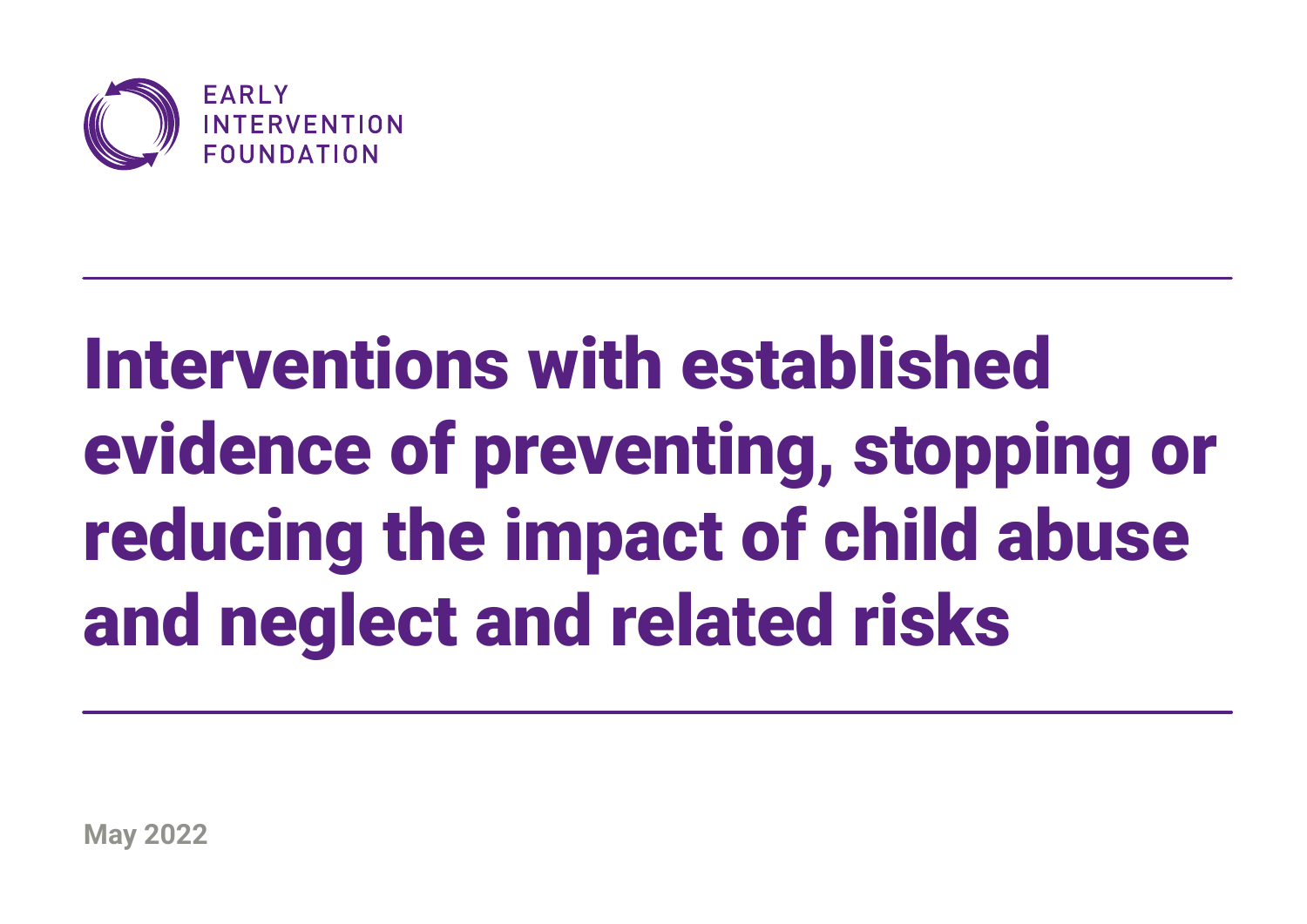## **Introduction**

The tables in this document are drawn from a review of interventions carried out by the Early Intervention Foundation (EIF) on behalf of the independent review of children's social care to support its recommendations on family help.

This work considered how to improve the lives of vulnerable children through a range of evidence-based activities, including those with established evidence of keeping maltreated children from going into care, as well as universal activities with evidence of preventing child abuse and neglect from happening in the first place.

It has identified a range of interventions with causal evidence of improving children's wellbeing within five tiers of child maltreatment risk – from universal interventions to those targeting cases at the edge of care – across five categories of vulnerability:

- **•** problematic child behaviour
- **•** family conflict
- **•** parental mental health
- **•** domestic abuse
- **•** parental substance misuse.

The EIF report provides information on evidence-based interventions which might form part of a strengthened local offer of help for families, and is intended to help practitioners and policy-makers make evidence-based decisions in designing and delivering family help. While this review was conducted to support the ambitions of the independent review, its findings are relevant to all those engaged in working to improve support for vulnerable families at local and national level.

#### **[FIND OUT MORE](https://childrenssocialcare.independent-review.uk/Final_report)**

**Final report of the Independent Review of Children's Social Care** [https://childrenssocialcare.independent-review.uk/Final\\_report](https://childrenssocialcare.independent-review.uk/Final_report)

# **Applying the evidence**

Evidence-based interventions are not a panacea. Nonetheless, there is now a strong case that when they are commissioned in response to a good understanding of local need, they strengthen the offer of support for families. There is clear evidence that making available a continuum of evidence-based family interventions that are able to target multiple levels of need can achieve measurable population-wide benefits.

We therefore recommend that commissioners use the information provided in this review to deepen their knowledge of the current evidence-base, and treat it as a basis for identifying and commissioning interventions that show good potential for supporting the vulnerable families in their communities.

Achieving the potential of these interventions would also require action by central government policy-makers to support effective implementation. The current pressures on local authorities are significant, and implementing evidence-based interventions to a high standard takes time and can be resource-intensive. Securing the scale-up of evidence-based approaches sufficient to achieve population-level improvements would require national government commitment and support to build capacity locally.

The full EIF report provides much more detail on these interventions shown to be effective and the evidence that underpins them.

#### **[FIND OUT MORE](https://www.eif.org.uk/report/what-works-to-improve-the-lives-of-englands-most-vulnerable-children-a-review-of-interventions-for-a-local-family-help-offer)**

**What works to improve the lives of England's most vulnerable children: A review of interventions for a local family help offer** [www.EIF.org.uk/report/what-works-to-improve-the-lives-of-englands-most-vulnerable-children](https://www.eif.org.uk/report/what-works-to-improve-the-lives-of-englands-most-vulnerable-children-a-review-of-interventions-for-a-local-family-help-offer)[a-review-of-interventions-for-a-local-family-help-offer](https://www.eif.org.uk/report/what-works-to-improve-the-lives-of-englands-most-vulnerable-children-a-review-of-interventions-for-a-local-family-help-offer)

## **How do we know what works?**

We assert that an intervention 'works' when it has positively impacted at least one of the relevant outcomes – in this case, reducing child maltreatment and associated risks – in at least one rigorously conducted evaluation.

The EIF evidence standards describe the level of confidence we have in an impact or effect through an assessment of its magnitude and duration.

- **•** Level 3 recognises interventions with causal evidence of a short-term positive impact from at least one rigorous evaluation.
- **•** Level 4 recognises interventions with causal evidence of a long-term positive impact through multiple rigorous evaluations.

The 59 interventions and activities identified in this review of interventions all have evidence consistent with EIF's level 3 and level 4 strength of evidence categories.

#### **[FIND OUT MORE](https://guidebook.eif.org.uk/eif-evidence-standards)**

**EIF evidence standards** [https://Guidebook.EIF.org.uk/eif-evidence-standards](https://guidebook.eif.org.uk/eif-evidence-standards)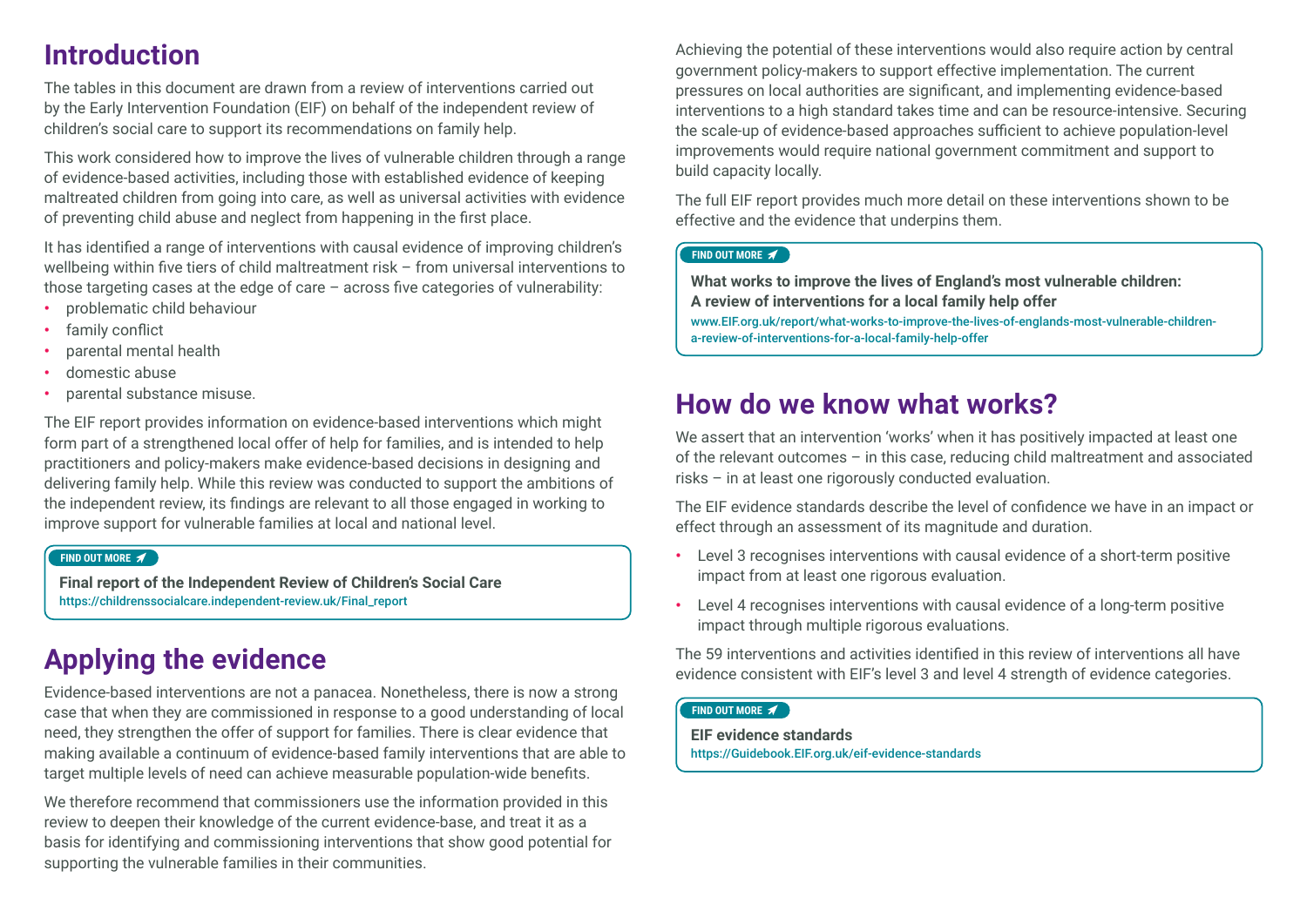## **How do we understand need?**

The EIF review which underpins these tables of interventions focused on five tiers of need, from the most broadly provided to the most targeted.\*



- **1. Universal** interventions are activities that are made available to all families in the entire population regardless of need. They are typically made available to address needs that are shared by all children (such as education) or to prevent problems from occurring in the first place.
- **2. Targeted selected** interventions are those offered to children or families based on demographic risks, such as low family income, single parenthood or adolescent parenthood. Although children growing up in these circumstances may not be experiencing any specific problems, they are at increased risk of experiencing child maltreatment and related problems in comparison to the general population. Interventions that target these risks have the potential to prevent child maltreatment and other serious problems from arising in these groups.
- **3. Targeted indicated** interventions are for children or families identified or assessed by practitioners as having a specific or diagnosed problem which requires intensive support to either stop it or keep it from getting worse. Examples of interventions falling within this category include treatments for pre-identified conditions that include diagnosed behavioural or mental health problems.
- **4. Child protection concerns** refers to interventions that were developed specifically for children who have been maltreated, or there is a significant risk of child maltreatment. These interventions are therefore offered to stop child maltreatment from re-occurring. In some cases, they may also provide an appropriate alternative to out-of-home care.
- **5. Edge of care** applies to a child who is at serious risk of becoming looked after because of concerns about the parents' capacity to care for them, or the child's behaviour is beyond the parents' control. These interventions have been specifically developed as an alternative to children going into care if the parents have been assessed as having sufficient capacity to benefit from the intervention and the risk of child harm has been judged as manageable.
- \* Based on Hardiker, P., Exton, K. E. N., & Barker, M. (1991). The social policy contexts of prevention in child care. *British Journal of Social Work*, 21(4), 341–359.



Evidence Quarter, Albany House, Petty France, London SW1H 9EA W: www.EIF.org.uk | E: info@eif.org.uk | P : +44 (0)20 3542 2481

First published in May 2022. © Early Intervention Foundation, 2022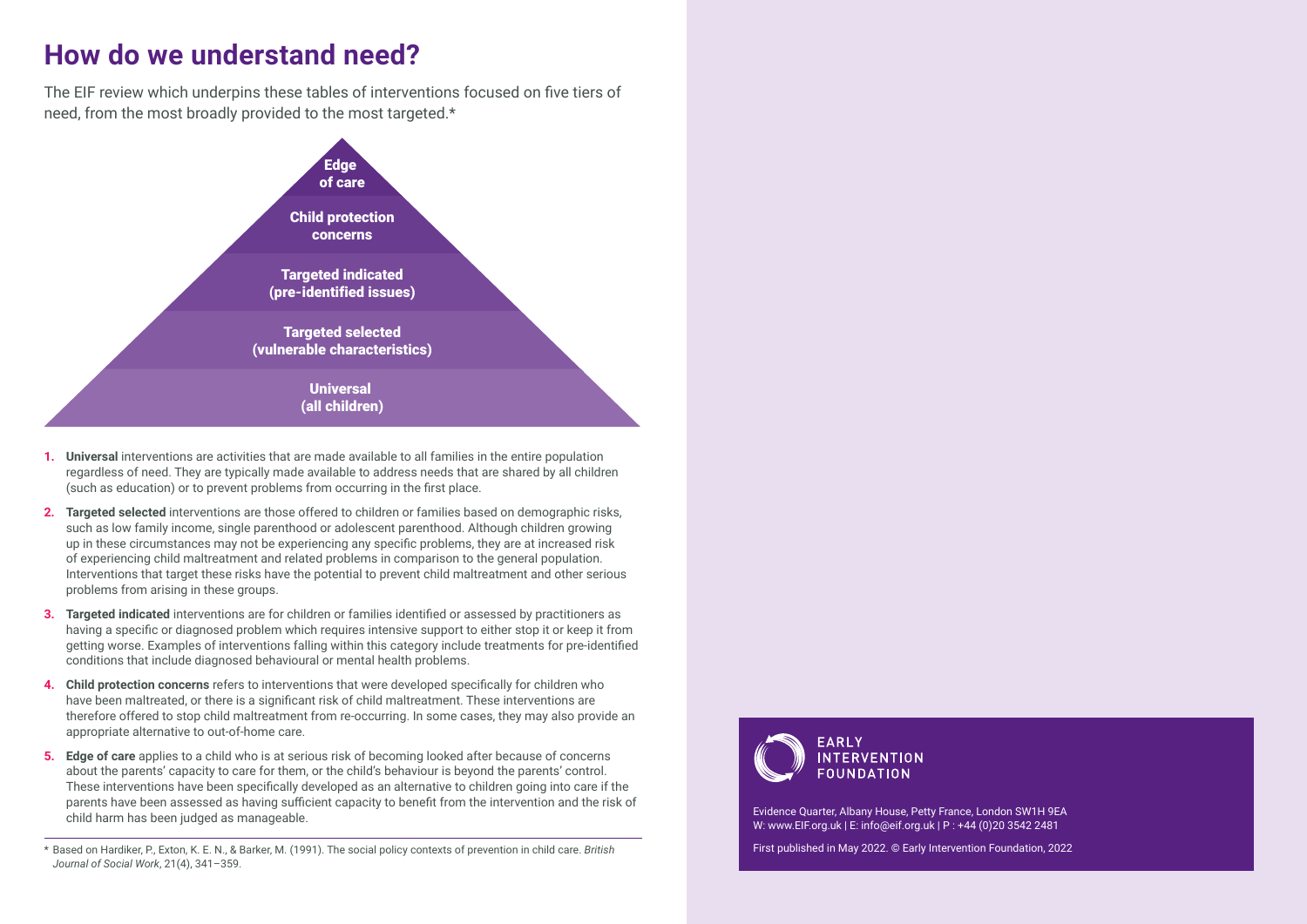# **Interventions table 1 Interventions with evidence of improving a child's behaviour and reducing the risk of child physical and emotional abuse**

| <b>Name</b>                                                                                                                                                  | <b>Description</b>                                                                                                                                                                                                                                                                                                                                                                                                                                                                                                                                                                                                                                                                                                                                                                                                                                                                                          | Key features*                                                                                                                             | <b>Evidence</b>                                                                                                                                                                                                                                                                                                                                                                                                              | <b>Workforce</b>                                                                  |
|--------------------------------------------------------------------------------------------------------------------------------------------------------------|-------------------------------------------------------------------------------------------------------------------------------------------------------------------------------------------------------------------------------------------------------------------------------------------------------------------------------------------------------------------------------------------------------------------------------------------------------------------------------------------------------------------------------------------------------------------------------------------------------------------------------------------------------------------------------------------------------------------------------------------------------------------------------------------------------------------------------------------------------------------------------------------------------------|-------------------------------------------------------------------------------------------------------------------------------------------|------------------------------------------------------------------------------------------------------------------------------------------------------------------------------------------------------------------------------------------------------------------------------------------------------------------------------------------------------------------------------------------------------------------------------|-----------------------------------------------------------------------------------|
| <b>Targeted selected</b>                                                                                                                                     |                                                                                                                                                                                                                                                                                                                                                                                                                                                                                                                                                                                                                                                                                                                                                                                                                                                                                                             |                                                                                                                                           |                                                                                                                                                                                                                                                                                                                                                                                                                              |                                                                                   |
| <b>Family Check-up</b><br>for Children<br>FIND OUT MORE $\blacktriangledown$<br><b>FAMILY CHECK-UP FOR</b><br><b>CHILDREN ON THE</b><br><b>EIF GUIDEBOOK</b> | A strengths-based, family-centred intervention that provides<br>parents with strategies for encouraging positive child behaviour<br>and discouraging negative and aggressive child behaviour.<br>The programme begins with a Family Check-up assessment<br>which determines what parenting support is required. This<br>package could include 1-15 sessions of the Everyday Parenting<br>programme, depending on the severity of the family's problems.<br>Family Check-Ups begin when the child is 2 years old and then<br>continue annually until the child attends primary school.                                                                                                                                                                                                                                                                                                                       | Child age: 2-5 years<br>Need: Selected<br>Model: Group and<br>individual<br>Available in the UK? Yes<br>Evaluated in the UK?<br>Not known | Level 3 evidence of improved child behaviours,<br>improved parent-child interactions and reduced<br>maternal depression.                                                                                                                                                                                                                                                                                                     | A social worker or clinical<br>psychologist with QCF-7/8<br>level qualifications. |
| <b>Family Nurse</b><br><b>Partnership (FNP)</b><br>FIND OUT MORE <b></b><br><b>FAMILY NURSE</b><br><b>PARTNERSHIP ON THE</b><br><b>EIF GUIDEBOOK</b>         | A preventative home-visiting intervention for first-time<br>adolescent mothers and their children. The programme has<br>three goals: (1) to improve pregnancy health and behaviours;<br>(2) to improve child health and development by helping parents<br>provide responsible and competent care; and (3) to improve the<br>mother's economic self-sufficiency.<br>Mothers enrol in the programme early in their pregnancy and<br>receive visits from a family nurse on a weekly basis before,<br>and for the first six weeks after the birth of their child. Visits<br>then continue fortnightly until three months before the child's<br>second birthday when visits become monthly in preparation for<br>the programme ending. 64 visits in total are scheduled. During<br>these visits, mothers learn about their young child's health and<br>development, and receive support for their own wellbeing. | Child age: Antenatal to<br>2 years<br>Need: Selected<br>Model: Individual<br>Available in the UK? Yes<br>Evaluated in the UK? Yes         | Level 4+ evidence of improving a variety of child<br>and maternal outcomes from multiple RCTs<br>conducted in North America, Europe and the UK.<br>This includes reductions in child maltreatment.<br>improved behavioural outcomes and improved<br>school achievement, lasting into adolescence in<br>some studies. UK evidence includes improved<br>school achievement, but no evidence of reducing<br>child maltreatment. | Nurses, midwives or<br>health visitors trained in<br>the FNP model.               |
| ParentChild+<br>FIND OUT MORE <del></del><br><b>PARENTCHILD+ ON THE</b><br><b>EIF GUIDEBOOK</b>                                                              | A preventive home-visiting intervention for low-income families.<br>It aims to improve the home learning environment, as well<br>as provide parents with strategies for managing their child's<br>behaviour and supporting the child's social and emotional<br>development. An early learning specialist visit families twice<br>a week for a minimum of 23 weeks in two cycles. Families<br>therefore receive a minimum of 92 home visits.                                                                                                                                                                                                                                                                                                                                                                                                                                                                 | Child age: 2-3 years<br>Need: Selected<br>Model: Individual<br>Available in the UK? No<br>Evaluated in the UK? No                         | Level 3+ evidence showing improvements in<br>children's cognitive ability, language development<br>and self-regulation.                                                                                                                                                                                                                                                                                                      | Early learning specialists,<br>typically with QCF-3 level<br>qualifications.      |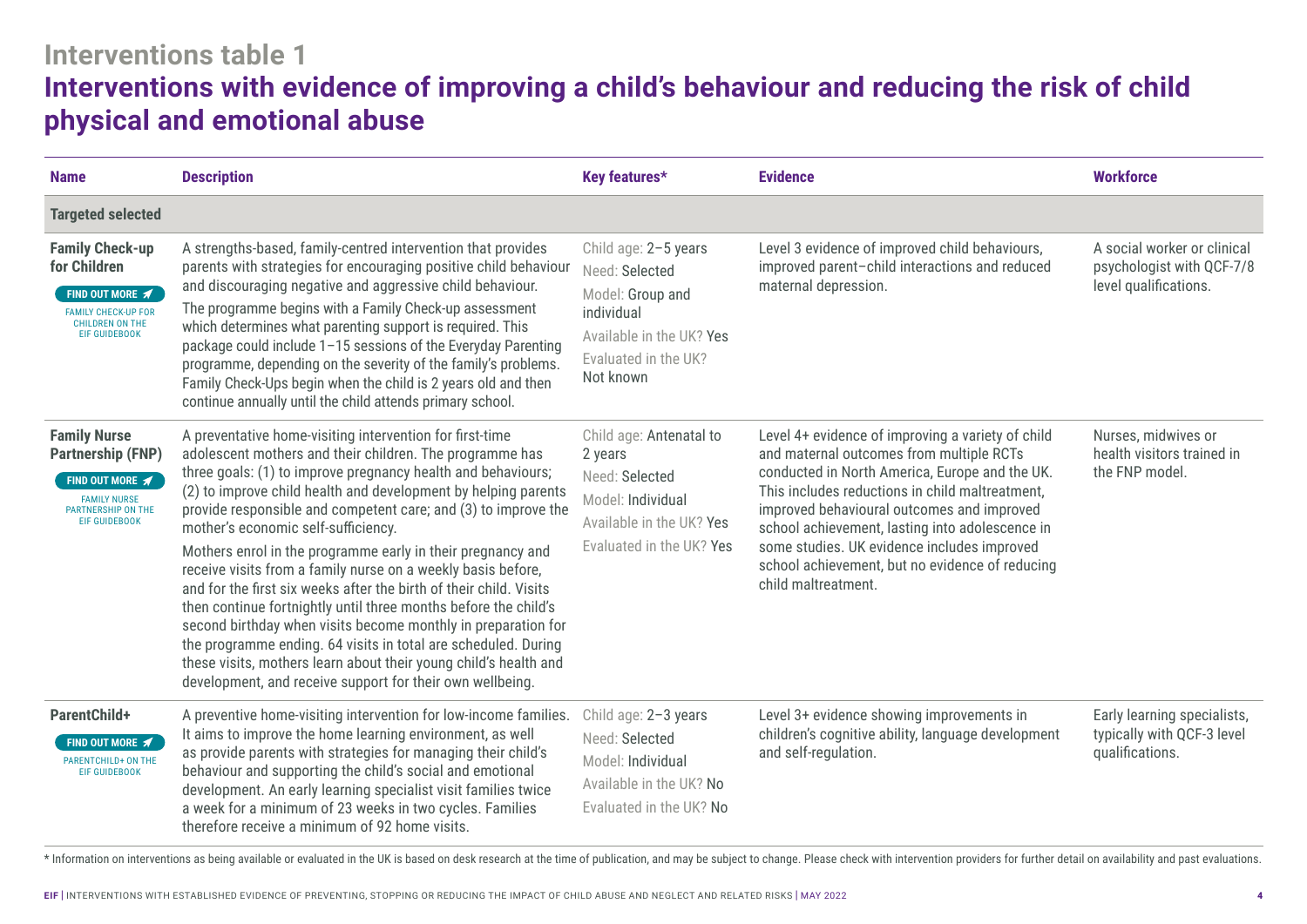| <b>Name</b>                                                                                                                                                        | <b>Description</b>                                                                                                                                                                                                                                                                                                                                                                                                                                                                                                                                                                                                                                                                                                                                                                | <b>Key features</b>                                                                                                                  | <b>Evidence</b>                                                                                                                                                               | Workforce                                                                                                                                                                                                 |
|--------------------------------------------------------------------------------------------------------------------------------------------------------------------|-----------------------------------------------------------------------------------------------------------------------------------------------------------------------------------------------------------------------------------------------------------------------------------------------------------------------------------------------------------------------------------------------------------------------------------------------------------------------------------------------------------------------------------------------------------------------------------------------------------------------------------------------------------------------------------------------------------------------------------------------------------------------------------|--------------------------------------------------------------------------------------------------------------------------------------|-------------------------------------------------------------------------------------------------------------------------------------------------------------------------------|-----------------------------------------------------------------------------------------------------------------------------------------------------------------------------------------------------------|
| <b>ParentCorps</b><br>FIND OUT MORE <del></del><br><b>PARENTCORPS ON THE</b><br><b>EIF GUIDEBOOK</b>                                                               | A group-based programme for families with a 4-year-old child<br>living in disadvantaged, urban communities. It provides parents<br>with strategies for supporting their child's social, emotional and<br>self-regulatory skills in order to encourage healthy development<br>and school success. The programme consists of 14 weekly<br>two-hour sessions. Additional support can be provided if<br>needed.                                                                                                                                                                                                                                                                                                                                                                       | Child age:<br>Age: 4 (reception)<br>Need: Selected<br>Model: Group<br>Available in the UK? No<br>Evaluated in the UK? No             | Level 3 evidence of improving parenting behaviours,<br>improving children's school achievement and<br>reducing child behavioural problems.                                    | Delivered by seven<br>practitioners: one mental<br>health practitioner (QCF<br>7/8), three preschool<br>teachers (QCF 7/8) and<br>three assistant teachers<br>(QCF 6).                                    |
| <b>Parents as First</b><br><b>Teachers (PAFT)</b><br>FIND OUT MORE <del></del><br><b>PARENTS AS FIRST</b><br><b>TEACHERS ON THE</b><br><b>EIF GUIDEBOOK</b>        | A home-visiting intervention for families with a child aged<br>3 or younger living deprived communities. During the visits,<br>practitioners facilitate parent-child interaction through age-<br>appropriate talk, play and reading activities. Practitioners<br>also work with parents to develop strategies for managing<br>behavioural issues and developmental concerns.                                                                                                                                                                                                                                                                                                                                                                                                      | Child age:<br>Birth to 3 years<br>Need: Selected<br>Model: Individual<br>Available in the UK? Yes<br>Evaluated in the UK? No         | Level 3 evidence from studies conducted in the US<br>and Switzerland showing improvements in children's<br>behaviour, language and early learning.                            | PAFT has been<br>successfully delivered<br>by health visitors and<br>teachers with QCF-4/5<br>level qualifications.                                                                                       |
| <b>Strengthening</b><br>Families 10 to 14<br>$(SF 10-14)$<br>FIND OUT MORE <del></del><br><b>STRENGTHENING FAMILIES</b><br>10 TO 14 ON THE<br><b>EIF GUIDEBOOK</b> | A family-based programme that seeks to prevent adolescent<br>risks by giving parents and children strategies for improving<br>communication and reducing peer pressure.<br>The programme consists of seven weekly sessions lasting<br>two hours each. During the programme, families learn how<br>to communicate effectively as well as specific skills such as<br>parental limit-setting and child resistance to peer pressure.                                                                                                                                                                                                                                                                                                                                                  | Child age: 10-14 years<br>Need: Selected<br>Model: Group<br>Available in the UK?<br>Not known<br>Evaluated in the UK? Yes            | Level 3 evidence of reductions in substance misuse,<br>risky sexual behaviour and aggressive behaviour.<br>The intervention also has evidence of improved<br>school outcomes. | Delivered by three<br>facilitators: lead<br>facilitator should have<br>at least QCF-4/5 level<br>qualifications; two co-<br>facilitators should have<br>QCF 3 qualifications.                             |
| <b>Triple P Online</b><br>FIND OUT MORE <del></del><br>TRIPLE P ONLINE ON THE<br><b>EIF GUIDEBOOK</b>                                                              | A web-based parenting intervention. The programme can be<br>used as an early intervention strategy or as a more intensive<br>programme for parents with children up to 12 years old with<br>significant social, emotional or behavioural problems.<br>Parents are given access to a website which enables them<br>to work through modules sequentially. It is the equivalent of<br>Level 4 Standard Triple P, which is the face-to-face version of<br>the programme (described below).<br>It includes eight modules that focus on positive parenting<br>principles and supporting parents to integrate and generalise<br>parenting strategies through parenting plans. A practitioner<br>should be available to provide support alongside the self-<br>directed online programme. | Child age: 0-12 years<br>Need: Selected<br>Model: Self-administered<br>online<br>Available in the UK? Yes<br>Evaluated in the UK? No | Level 3 evidence of improving child behaviour,<br>reducing parental stress and reducing parental<br>symptoms of stress and anxiety.                                           | One practitioner<br>with QCF-4/5 level<br>qualifications and<br>previously trained in a<br>Triple P programme,<br>who provides support<br>to parents completing<br>the self-directed online<br>programme. |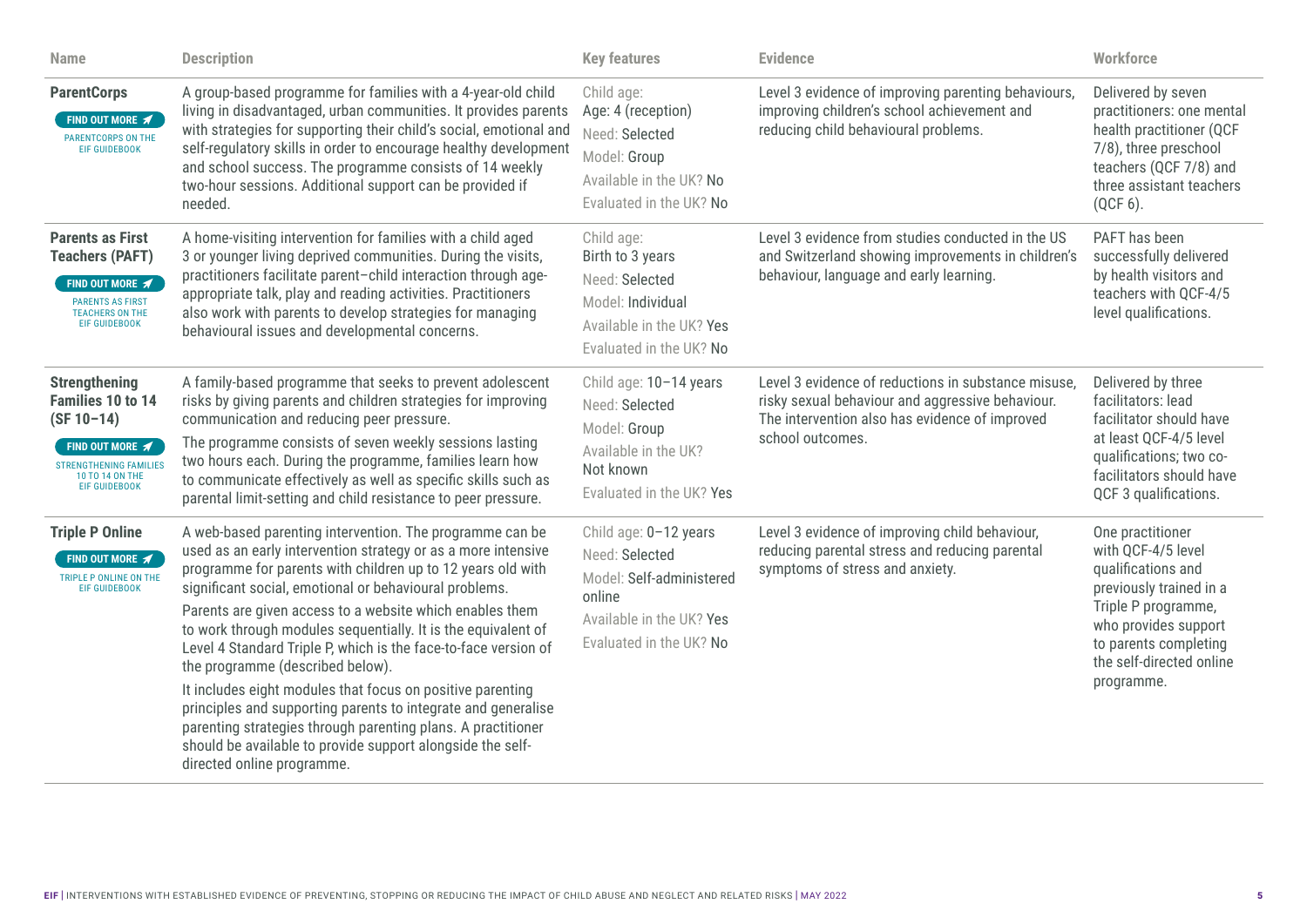| <b>Name</b>                                                                                                                                                                                               | <b>Description</b>                                                                                                                                                                                                                                                                                                                                                                                                                                                                         | <b>Key features</b>                                                                                                          | <b>Evidence</b>                                                                                                                                                                                                                                                                                                    | Workforce                                                                                                                                    |
|-----------------------------------------------------------------------------------------------------------------------------------------------------------------------------------------------------------|--------------------------------------------------------------------------------------------------------------------------------------------------------------------------------------------------------------------------------------------------------------------------------------------------------------------------------------------------------------------------------------------------------------------------------------------------------------------------------------------|------------------------------------------------------------------------------------------------------------------------------|--------------------------------------------------------------------------------------------------------------------------------------------------------------------------------------------------------------------------------------------------------------------------------------------------------------------|----------------------------------------------------------------------------------------------------------------------------------------------|
| <b>Targeted indicated</b>                                                                                                                                                                                 |                                                                                                                                                                                                                                                                                                                                                                                                                                                                                            |                                                                                                                              |                                                                                                                                                                                                                                                                                                                    |                                                                                                                                              |
| <b>Empowering</b><br>Parents,<br><b>Empowering</b><br><b>Communities</b><br><b>FIND OUT MORE </b><br><b>EMPOWERING PARENTS,</b><br><b>EMPOWERING</b><br><b>COMMUNITIES ON THE</b><br><b>EIF GUIDEBOOK</b> | An intervention for disadvantaged families experiencing<br>behavioural difficulties with a child between the ages of 2<br>and $11.$<br>Parents attend eight weekly two-hour sessions where they learn<br>strategies for improving the quality of their interactions with<br>their child, reducing negative child behaviour and increasing<br>their efficacy and confidence in parenting. The sessions involve<br>group discussions, demonstrations, role play and homework<br>assignments. | Child age: 2-11 years<br>Need: Indicated<br>Model: Group<br>Available in the UK? Yes<br>Evaluated in the UK? Yes             | Level 3 evidence of moderate reductions in coercive<br>parenting behaviours, alongside small reductions in<br>problematic child behaviours.                                                                                                                                                                        | Parents who have<br>completed the programme<br>and EPEC training, with<br>additional support and<br>supervision from a social<br>worker.     |
| <b>Helping the Non-</b><br><b>Compliant Child</b><br>FIND OUT MORE $\blacktriangledown$<br><b>HELPING THE NON-</b><br><b>COMPLIANT CHILD ON THE</b><br><b>EIF GUIDEBOOK</b>                               | An intervention that helps parents to manage unwanted child<br>behaviour.                                                                                                                                                                                                                                                                                                                                                                                                                  | Child age: 3-8 years<br>Need: Indicated<br>Model: Individual<br>Available in the UK?<br>Not known<br>Evaluated in the UK? No | Level 3 evidence of improving child behaviour,<br>including children with a diagnosis of ADHD.                                                                                                                                                                                                                     | QCF-7/8 level clinical<br>psychologists.                                                                                                     |
| <b>Hitkashrut</b><br><b>FIND OUT MORE </b><br><b>HITKASHRUT ON THE</b><br><b>EIF GUIDEBOOK</b>                                                                                                            | A parent training intervention aimed at reshaping parent-child<br>interactions to reduce conduct problems. Interventions are<br>delivered by two practitioners in 2.5-hour sessions for a period<br>of two weeks.                                                                                                                                                                                                                                                                          | Child age: 3-5 years<br>Need: Indicated<br>Model: Group<br>Available in the UK? No<br>Evaluated in the UK? No                | Level 3 evidence of improved child behaviour,<br>improved effortful control and reduced conduct<br>problems. Additionally, parents reported<br>improvements in their marital quality and parenting<br>behaviours.                                                                                                  | QCF-7/8 level clinical<br>psychologists.                                                                                                     |
| <b>Incredible Years</b><br><b>Preschool Basic</b><br>FIND OUT MORE <del></del><br><b>INCREDIBLE YEARS</b><br>PRESCHOOL BASIC ON THE<br><b>EIF GUIDEBOOK</b>                                               | A group parenting programme where parents learn strategies<br>for interacting positively with their child and discouraging<br>unwanted behaviour through mediated video vignettes,<br>problem-solving exercises and structured practice activities.                                                                                                                                                                                                                                        | Child age: 3-6 years<br>Need: Indicated<br>Model: Group<br>Available in the UK? Yes<br>Evaluated in the UK? Yes              | Level 4 evidence of reducing child behavioural<br>problems, improving the quality of the parent-child<br>relationship and child reading skills, lasting up to<br>10 years. This evidence includes multiple studies<br>conducted in the UK. Some studies also show<br>reductions in parental reports of depression. | Delivered by two IY co-<br>leaders with QCF-7/8 level<br>qualifications, who may<br>be a psychologist, social<br>worker, nurse or physician. |
| <b>Incredible Years</b><br><b>School Age Basic</b><br>FIND OUT MORE <b></b><br><b>INCREDIBLE YEARS</b><br><b>SCHOOL AGE BASIC ON</b><br>THE EIF GUIDEBOOK                                                 | A group parenting programme that teaches effective parenting<br>strategies for dealing with unwanted child behaviour through<br>group discussion, role plays, video vignettes and homework.                                                                                                                                                                                                                                                                                                | Child age: 6-12 years<br>Need: Indicated<br>Model: Group<br>Available in the UK? Yes<br>Evaluated in the UK? Yes             | Level 3+ evidence of reductions in conduct<br>problems and ADHD symptoms.                                                                                                                                                                                                                                          | Delivered by two IY co-<br>leaders with QCF-7/8 level<br>qualifications, who may<br>be a psychologist, social<br>worker, nurse or physician. |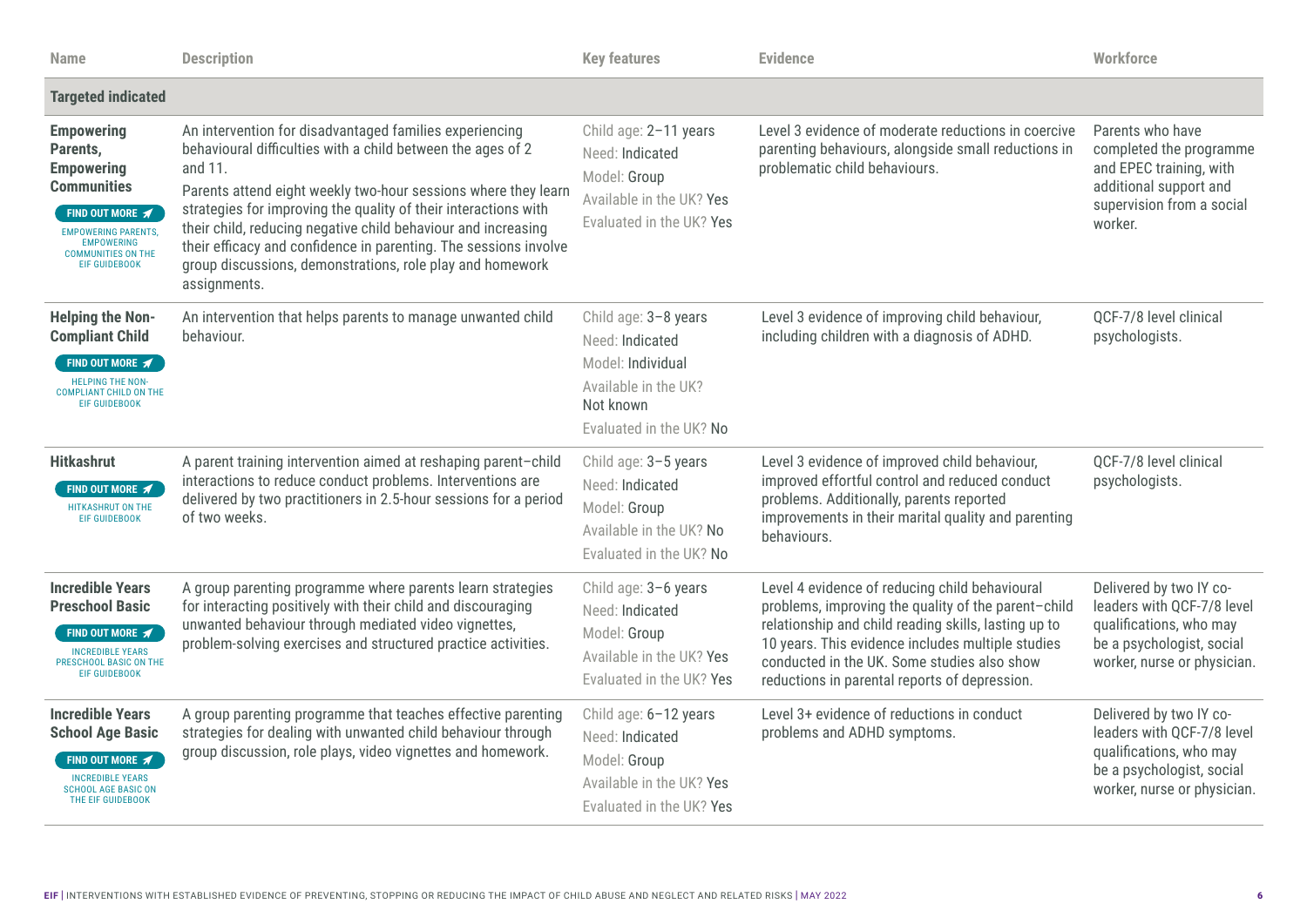| <b>Name</b>                                                                                                                                                                                                                                                  | <b>Description</b>                                                                                                                                                                                                                                                                                                                                                                                                                                                                       | <b>Key features</b>                                                                                                                     | <b>Evidence</b>                                                                                                                                                                                                    | Workforce                                                                                                                                                                                                                                   |
|--------------------------------------------------------------------------------------------------------------------------------------------------------------------------------------------------------------------------------------------------------------|------------------------------------------------------------------------------------------------------------------------------------------------------------------------------------------------------------------------------------------------------------------------------------------------------------------------------------------------------------------------------------------------------------------------------------------------------------------------------------------|-----------------------------------------------------------------------------------------------------------------------------------------|--------------------------------------------------------------------------------------------------------------------------------------------------------------------------------------------------------------------|---------------------------------------------------------------------------------------------------------------------------------------------------------------------------------------------------------------------------------------------|
| <b>Resilience Triple P</b><br>FIND OUT MORE <del></del><br><b>RESILIENCE TRIPLE P ON</b><br>THE EIF GUIDEBOOK                                                                                                                                                | A family intervention for children bullied by peers. It combines<br>social and emotional skills training for children, with<br>'facilitative parenting' training for parents. Facilitative parenting<br>includes warm and responsive parenting, direct instruction (e.g.<br>coaching children to manage peer problems), and opportunities<br>to help the child develop peer relationships (e.g. supporting<br>friendships through playdates).                                            | Child age: 6-12 years<br>Need: Indicated<br>Model: Group<br>Available in the UK?<br>Not known<br>Evaluated in the UK? No                | Level 3 evidence of improvements in facilitative<br>parenting, more peer acceptance and less<br>victimisation of the child, and improved child<br>behaviour.                                                       | Child and family mental<br>health practitioners,<br>or other school<br>support professionals<br>recommended to have<br>at least QCF-4/5 level<br>qualifications.                                                                            |
| <b>Triple P Discussion</b><br><b>Groups (Level 3)</b><br>FIND OUT MORE <b></b><br><b>TRIPLE P DISCUSSION</b><br><b>GROUPS (LEVEL 3) ON THE</b><br><b>EIF GUIDEBOOK</b>                                                                                       | An intervention for parents with specific concerns about the<br>behaviour of a child between the ages of 0 and 12.<br>Parents attend one to four small group sessions lasting<br>approximately two hours each. Topics covered during the<br>sessions include managing child disobedience, developing<br>good bedtime routines, and shopping with children.                                                                                                                               | Child age: 0-12 years<br>Need: Indicated<br>Model: Group<br>Available in the UK? Yes<br>Evaluated in the UK? No                         | Level 3+ evidence of reductions in disruptive child<br>behaviours.                                                                                                                                                 | Practitioners can<br>come from a range of<br>professions (e.g. family<br>support worker) but are<br>recommend to have<br>at least QCF-4/5 level<br>qualifications.                                                                          |
| <b>Triple P Level 4:</b><br><b>Group &amp; Standard</b><br>FIND OUT MORE $\blacktriangledown$<br><b>TRIPLE P LEVEL 4 GROUP</b><br>ON THE EIF GUIDEBOOK<br><b>FIND OUT MORE </b><br><b>TRIPLE P LEVEL 4</b><br><b>STANDARD ON THE</b><br><b>EIF GUIDEBOOK</b> | An intervention for parents with specific concerns about a<br>child's behaviour. Parents attend five sessions over a period of<br>eight weeks, as well as three individual telephone consultations<br>lasting 15 to 30 minutes.<br>During these sessions, parents learn 17 different strategies<br>for improving their children's competencies and discouraging<br>unwanted child behaviour. The intervention can be delivered to<br>parents individually or groups of up to 12 parents. | Child age: 0-12 years<br>Need: Indicated<br>Model: Individual or group<br>Available in the UK? Yes<br>Evaluated in the UK?<br>Not known | Level 3 evidence of significant reductions in<br>coercive parenting behaviours and increasing<br>parenting competence, as well as significant<br>improvements in child behaviour, lasting for over<br>three years. | QCF-7/8 level clinical<br>psychologists or social<br>workers.                                                                                                                                                                               |
| <b>Triple P Teen:</b><br><b>Group &amp; Standard</b><br>Level 4<br>FIND OUT MORE <del></del><br><b>TRIPLE P TEEN GROUP ON</b><br>THE EIF GUIDEBOOK<br>FIND OUT MORE <del></del><br><b>TRIPLE P TEEN STANDARD</b><br>ON THE EIF GUIDEBOOK                     | An intervention for parents who have concerns about their<br>teenager's development and behaviour. Parents attend 10<br>one-hour face-to-face sessions, where they learn practical<br>strategies for how to manage their child's problematic<br>behaviour, promote healthy development, and improve the<br>quality of the parent-child relationship. The programme can be<br>delivered to groups of parents or parents individually.                                                     | Child age: 12-16 years<br>Need: Indicated<br>Model: Individual or group<br>Available in the UK? Yes<br>Evaluated in the UK? No          | Level 3 evidence showing significant reductions in<br>parent reports of child behavioural difficulties.                                                                                                            | Delivered by a single<br>Triple P practitioner from<br>a range of professions<br>(e.g., school counsellor,<br>nurse) but recommended<br>to hold QCF-4/5 level<br>qualifications and to be<br>supervised by a QCF-7/8<br>level practitioner. |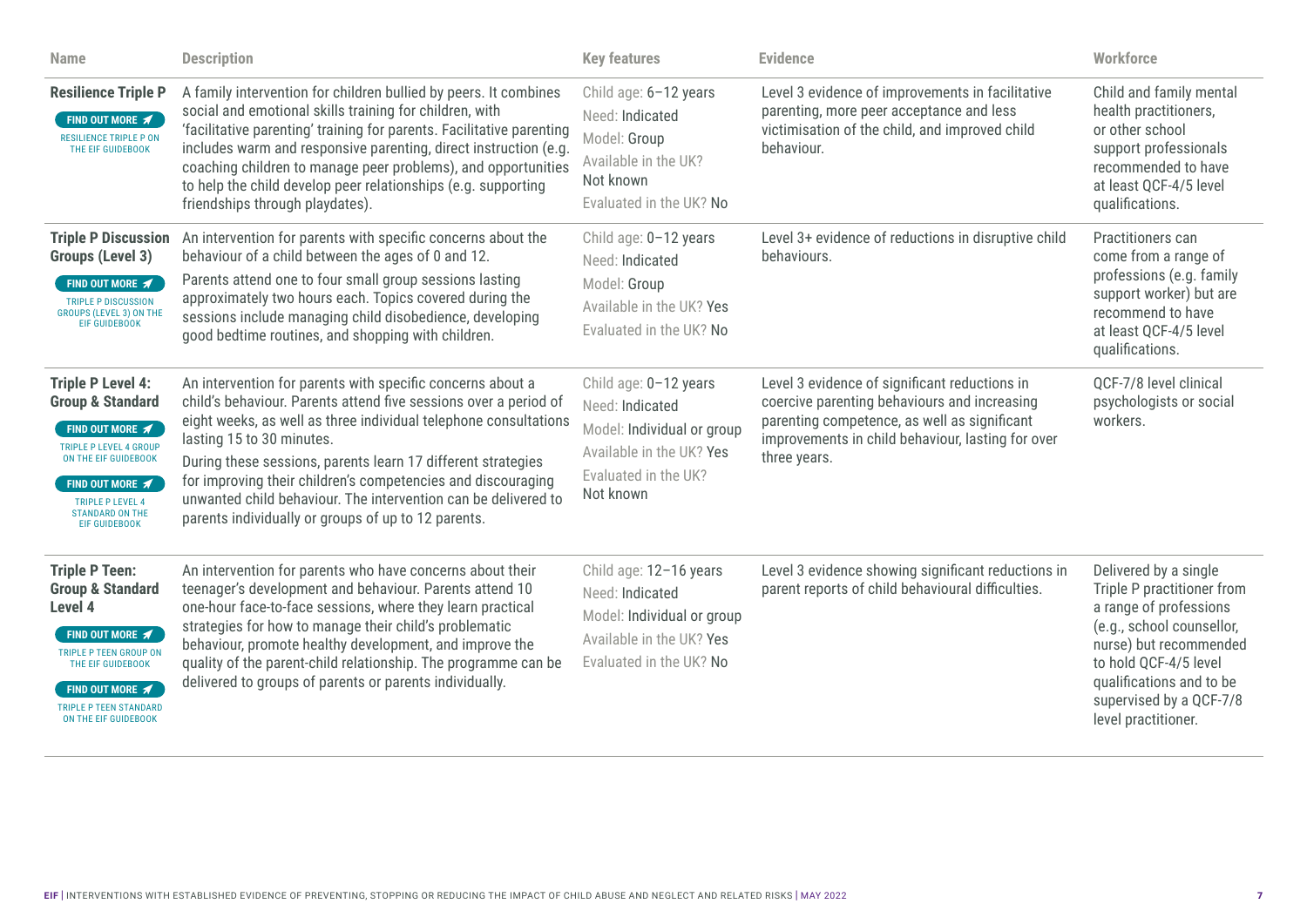| <b>Name</b>                                                                                                                                                                 | <b>Description</b>                                                                                                                                                                                                                                                                                                                                                                                                                                                                   | <b>Key features</b>                                                                                                                         | <b>Evidence</b>                                                                                                                                                                                                                                                                                             | <b>Workforce</b>                                                                                                                   |
|-----------------------------------------------------------------------------------------------------------------------------------------------------------------------------|--------------------------------------------------------------------------------------------------------------------------------------------------------------------------------------------------------------------------------------------------------------------------------------------------------------------------------------------------------------------------------------------------------------------------------------------------------------------------------------|---------------------------------------------------------------------------------------------------------------------------------------------|-------------------------------------------------------------------------------------------------------------------------------------------------------------------------------------------------------------------------------------------------------------------------------------------------------------|------------------------------------------------------------------------------------------------------------------------------------|
| <b>Child protection concerns</b>                                                                                                                                            |                                                                                                                                                                                                                                                                                                                                                                                                                                                                                      |                                                                                                                                             |                                                                                                                                                                                                                                                                                                             |                                                                                                                                    |
| <b>Child First</b><br>FIND OUT MORE <del></del><br><b>CHILD-FIRST ON THE</b><br><b>EIF GUIDEBOOK</b>                                                                        | A 12-month home visiting intervention combining Child-Parent<br>Psychotherapy with other forms of social support to reduce<br>the risk of child maltreatment in vulnerable families with young<br>children.                                                                                                                                                                                                                                                                          | Child age: 6-36 months<br>Need: Indicated<br>Model: Individual home<br>visiting<br>Available in the UK? No<br>Evaluated in the UK? No       | Level 3 evidence of four-fold reductions in child<br>behavioural problems and a two-fold reduction<br>in reports of child maltreatment at a three-year<br>follow-up. Also, a three-fold reduction in parenting<br>stress and four-fold reduction in symptoms of<br>psychopathology at a 12-month follow-up. | Delivered by one clinician<br>with QCF-7/8 level<br>qualifications and one<br>care coordinator with<br>QCF-6 level qualifications. |
| <b>Child-Parent</b><br><b>Psychotherapy</b><br>(CPP)<br>FIND OUT MORE <del></del><br><b>CHILD-PARENT</b><br><b>PSYCHOTHERAPY ON THE</b><br><b>EIF GUIDEBOOK</b>             | A therapeutic intervention targeting mothers and preschool<br>children who may have experienced trauma or abuse (such as<br>domestic abuse) or are otherwise at risk of behavioural and<br>emotional problems.                                                                                                                                                                                                                                                                       | Child age: 3-6 years<br>Need: Indicated<br>Model: Individual parent/<br>child therapy<br>Available in the UK? No<br>Evaluated in the UK? No | Level 3+ evidence of small to moderate<br>improvements in child behaviour. Parent benefits<br>include reductions in trauma-symptoms and<br>symptoms of depression.                                                                                                                                          | OCF-7/8 level clinical<br>psychologist or social<br>worker.                                                                        |
| <b>GenerationPMTO</b><br>FIND OUT MORE <del></del><br><b>GENERATIONPMTO</b><br><b>ON THE EIF GUIDEBOOK</b>                                                                  | An intervention that teaches parents effective family<br>management skills to reduce antisocial and problematic child<br>behaviour. Promoting school success is also a factor that is<br>woven into the programme throughout relevant components.<br>The length of GenerationPMTO is determined by each family's<br>needs. The number of sessions provided in parent groups<br>ranges from six to 14; in clinical samples the mean number of<br>individual treatment sessions is 25. | Child age: 3-18 years<br>Need: Indicated<br>Model: Group or individual<br>Available in the UK? No<br>Evaluated in the UK? No                | Level 4 evidence of improving a wide variety of<br>child outcomes, including reductions in antisocial<br>behaviour.                                                                                                                                                                                         | <b>Qualified GenerationPMTO</b><br>practitioners with a<br>minimum of QCF-6 level<br>qualifications, preferably<br>QCF-7/8.        |
| <b>Parent-Child</b><br><b>Interaction</b><br><b>Therapy</b><br>FIND OUT MORE <del></del><br><b>PARENT-CHILD</b><br><b>INTERACTION THERAPY ON</b><br>THE BLUEPRINTS REGISTRY | An intervention delivered in two phases: child-directed<br>interaction (CDI), which resembles traditional play therapy,<br>and parent-directed interaction (PDI), which resembles clinical<br>behaviour therapy. Parents must achieve mastery in the first<br>phase to proceed to the second.                                                                                                                                                                                        | Child age: 3-12 years<br>Need: Indicated<br>Model: Group<br>Available in the UK? No<br>Evaluated in the UK? No                              | Level 4 evidence of improving children's behavioural<br>outcomes in a range of populations.                                                                                                                                                                                                                 | Clinical psychologists<br>or social workers<br>with QCF-7/8 level<br>qualifications.                                               |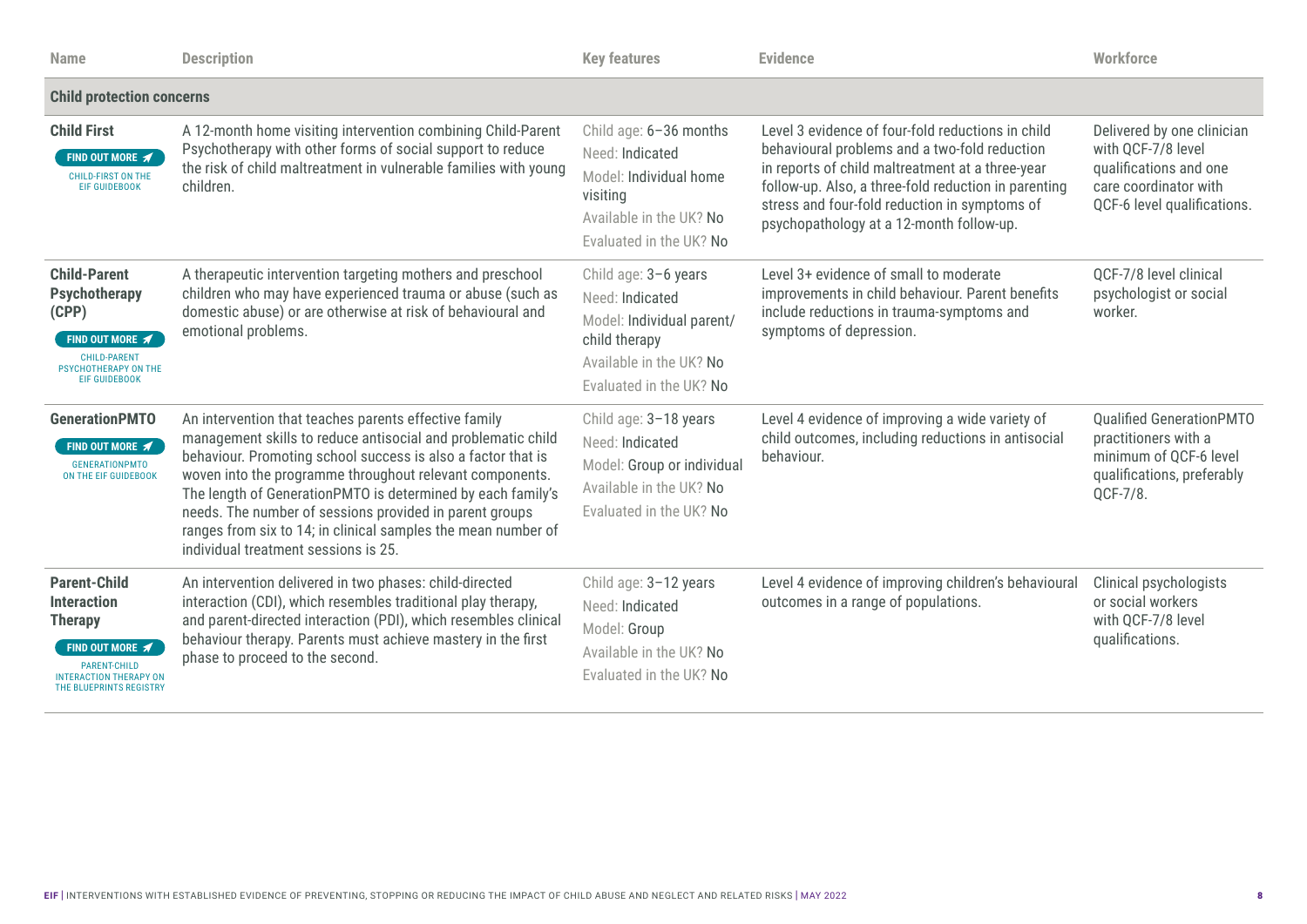| <b>Name</b>                                                                                                                                           | <b>Description</b>                                                                                                                                                                                                                                                                                                                                                            | <b>Key features</b>                                                                                                                             | <b>Evidence</b>                                                                                                                                                                                                                                                                                                                                                                                                                                 | Workforce                                                                                                                                                                                                                                                                                                                      |
|-------------------------------------------------------------------------------------------------------------------------------------------------------|-------------------------------------------------------------------------------------------------------------------------------------------------------------------------------------------------------------------------------------------------------------------------------------------------------------------------------------------------------------------------------|-------------------------------------------------------------------------------------------------------------------------------------------------|-------------------------------------------------------------------------------------------------------------------------------------------------------------------------------------------------------------------------------------------------------------------------------------------------------------------------------------------------------------------------------------------------------------------------------------------------|--------------------------------------------------------------------------------------------------------------------------------------------------------------------------------------------------------------------------------------------------------------------------------------------------------------------------------|
| <b>Pathways Triple P</b><br>(Level 5)<br>FIND OUT MORE <del></del><br><b>PATHWAYS TRIPLE P</b><br>(LEVEL 5) ON THE<br><b>EIF GUIDEBOOK</b>            | An intervention for parents who have difficulty regulating<br>their emotions and are considered at risk of physically or<br>emotionally harming their children. It aims to improve children's<br>mental health and wellbeing, prevent maltreatment, and prevent<br>crime, violence and antisocial behaviour.                                                                  | Child age: 0-16 years<br>Need: Indicated<br>Model: Individual<br>Available in the UK? Yes<br>Evaluated in the UK? No                            | Level 3+ evidence of significant reductions in<br>children's internalising behaviours and improved<br>self-reported quality of life. Evidence of reductions<br>in child maltreatment risk in terms of parents'<br>blame and intentional attribution of children's<br>misbehaviour, as well as reductions in unrealistic<br>expectations of child behaviour.                                                                                     | A practitioner who<br>has at least QCF-4/5<br>qualifications and<br>experience of working<br>with parents at high<br>risk of physically<br>maltreating their children.<br>It is expected that<br>this individual will be<br>supervised by a clinical<br>psychologist or social<br>worker with QCF-7/8 level<br>qualifications. |
| <b>Edge of care</b>                                                                                                                                   |                                                                                                                                                                                                                                                                                                                                                                               |                                                                                                                                                 |                                                                                                                                                                                                                                                                                                                                                                                                                                                 |                                                                                                                                                                                                                                                                                                                                |
| <b>Functional Family</b><br><b>Therapy</b><br>FIND OUT MORE <b></b><br><b>FUNCTIONAL FAMILY</b><br>THERAPY ON THE<br><b>EIF GUIDEBOOK</b>             | A therapeutic intervention for young people involved in serious<br>antisocial behaviour and/or substance misuse, and their<br>parents. Participants are taught behavioural strategies and<br>skills including listening skills, anger management and parental<br>supervision techniques to replace maladaptive behaviours<br>(i.e. antisocial behaviour and substance abuse). | Child age: 10-18 years<br>Need: Edge of care<br>Model: Individual and<br>family therapy<br>Available in the UK? Yes<br>Evaluated in the UK? Yes | Level 3+ evidence from multiple studies of reducing<br>substance misuse in teenagers. However, these<br>benefits were not replicated in the only UK trial.                                                                                                                                                                                                                                                                                      | Clinical psychologists<br>or social workers<br>with QCF-7/8 level<br>qualifications.                                                                                                                                                                                                                                           |
| <b>Multidimensional</b><br><b>Family Therapy</b><br>FIND OUT MORE <b></b><br>MULTIDIMENSIONAL<br><b>FAMILY THERAPY ON THE</b><br><b>EIF GUIDEBOOK</b> | An intervention primarily for adolescents who have substance<br>misuse, behavioural, delinquency, mental health, educational/<br>school, family mental health problems or disorders.                                                                                                                                                                                          | Child age: 13-17 years<br>Need: Edge of care<br>Model: Family therapy<br>Available in the UK? No<br>Evaluated in the UK? No                     | Level 4 evidence of reductions in externalising<br>symptoms and cannabis dependence at a nine-<br>month follow-up. At 12 months, decreases<br>in substance misuse were maintained. At 18<br>months, reductions were observed in externalising<br>behaviours and felony arrests.                                                                                                                                                                 | <b>MFT</b> therapist<br>with QCF-7/8 level<br>qualifications.                                                                                                                                                                                                                                                                  |
| <b>Multisystemic</b><br><b>Therapy</b><br>FIND OUT MORE <b></b><br><b>MULTISYSTEMIC THERAPY</b><br>ON THE EIF GUIDEBOOK                               | An intervention for families with a young person aged 12-17<br>who is at risk of going into care due to serious antisocial and/<br>or offending behaviour.                                                                                                                                                                                                                    | Child age: 12-17 years<br>Need: Edge of care<br>Model: Individual and<br>family therapy<br>Available in the UK? Yes<br>Evaluated in the UK? Yes | Level 4+ evidence from multiple, internationally<br>conducted studies, including a US evaluation<br>demonstrating reduced youth offending, antisocial<br>behaviour and psychiatric symptomology, including<br>findings involving 14- and 22-year follow-ups. MST<br>has UK evidence consistent with these findings,<br>although its most recent UK evaluation could not<br>confirm that MST was superior to standard youth<br>justice practice. | MST therapist/practitioner<br>with QCF-6 level<br>qualifications.                                                                                                                                                                                                                                                              |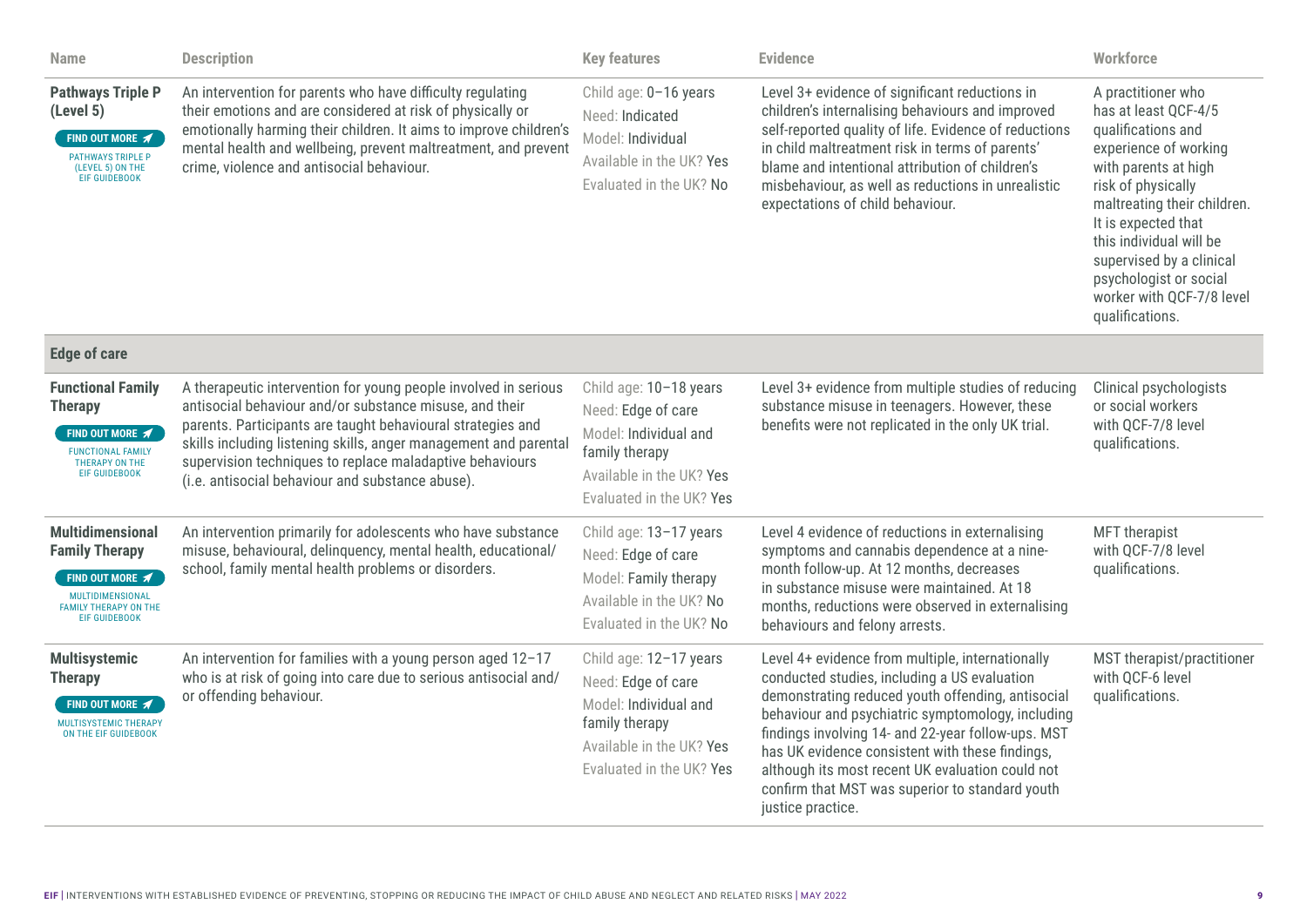| <b>Name</b>                                                                                                                                                                                                                              | <b>Description</b>                                                                                                                                                                                                                                                                                                                                                                                                                                                                                                                                                                                                                                                                  | <b>Key features</b>                                                                                                                           | <b>Evidence</b>                                                                                                                                                                                                                                                                   | Workforce                                                                   |
|------------------------------------------------------------------------------------------------------------------------------------------------------------------------------------------------------------------------------------------|-------------------------------------------------------------------------------------------------------------------------------------------------------------------------------------------------------------------------------------------------------------------------------------------------------------------------------------------------------------------------------------------------------------------------------------------------------------------------------------------------------------------------------------------------------------------------------------------------------------------------------------------------------------------------------------|-----------------------------------------------------------------------------------------------------------------------------------------------|-----------------------------------------------------------------------------------------------------------------------------------------------------------------------------------------------------------------------------------------------------------------------------------|-----------------------------------------------------------------------------|
| <b>Multisystemic</b><br><b>Therapy for Child</b><br><b>Abuse and Neglect</b><br>(MST-CAN)<br>FIND OUT MORE $\blacktriangleright$<br>MULTISYSTEMIC THERAPY<br><b>FOR CHILD ABUSE AND</b><br><b>NEGLECT ON THE</b><br><b>EIF GUIDEBOOK</b> | An intensive treatment for families who have recently been<br>reported to child protection services. A key aim is to help<br>families assume greater responsibility for their behaviours and<br>actively work to resolve serious family issues.                                                                                                                                                                                                                                                                                                                                                                                                                                     | Child age: 6-17 years<br>Need: Edge of care<br>Model: Individual & family<br>therapy<br>Available in the UK? Yes<br>Evaluated in the UK? No   | Level 3 evidence of reduced neglect, psychological<br>aggression, minor and severe assault, non-violent<br>discipline, symptoms of PTSD, dissociative<br>symptoms, internalising symptoms and total<br>behaviour problems and increased placement<br>stability post-intervention. | Delivered jointly by<br>a social worker/<br>psychologist and key<br>worker. |
| <b>Multisystemic</b><br><b>Therapy for</b><br><b>Problem Sexual</b><br><b>Behaviour</b><br>FIND OUT MORE <b></b><br><b>MULTISYSTEMIC THERAPY</b><br><b>FOR PROBLEM SEXUAL</b><br><b>BEHAVIOUR ON THE</b><br><b>EIF GUIDEBOOK</b>         | A programme for families with a young person aged 10-17.5<br>years who has committed a sexual offence or demonstrated<br>problematic sexual behaviour.<br>MST-PSB is delivered by a therapist who works individually with<br>the young person and family in their home, for an average of<br>$6 - 9$ months.<br>Therapy sessions typically last between 50 minutes and 2<br>hours. The frequency of the sessions vary depending on the<br>needs of the family and the stage of the treatment, usually<br>ranging from three a week to daily.<br>Intervention strategies include family discussions, role play,<br>structural family therapy, safety planning, and sexual education. | Child age: 10-17 years<br>Need: Edge of care<br>Model: Individual & family<br>therapy<br>Available in the UK? Yes<br>Evaluated in the UK? No  | Level 4 evidence of supporting children's mental<br>health and wellbeing, and reduced arrests for sexual<br>misconduct and nonsexual crimes. Improvements<br>in school and employment opportunities were also<br>observed.                                                        | <b>MST-PSB</b> therapist<br>with QCF-7/8 level<br>qualifications.           |
| <b>Treatment Foster</b><br><b>Care Oregon</b><br><b>Adolescence</b><br>$(TFCO-A)$<br>FIND OUT MORE <b></b><br><b>TREATMENT FOSTER CARE</b><br>OREGON ADOLESCENCE ON<br>THE EIF GUIDEBOOK                                                 | A programme for young people displaying delinquent behaviour<br>in foster placements or residential placements. These young<br>people are placed in a 'treatment foster family' trained in the<br>TFCO-A model with the aim of improving a young person's<br>social, emotional and relational skills, and thereby reducing the<br>incidence of more challenging and antisocial behaviours.                                                                                                                                                                                                                                                                                          | Child age: 12-18 years<br>Need: Edge of care<br>Model: Individual & family<br>therapy<br>Available in the UK? Yes<br>Evaluated in the UK? Yes | Level 3+ evidence of reductions in running<br>away from placements and the number of days<br>incarcerated, as well as reduced delinquent<br>behaviour and reduced rates of criminal referrals<br>during the period from placement to one year post-<br>placement.                 | Social worker<br>with QCF-7/8 level<br>qualifications.                      |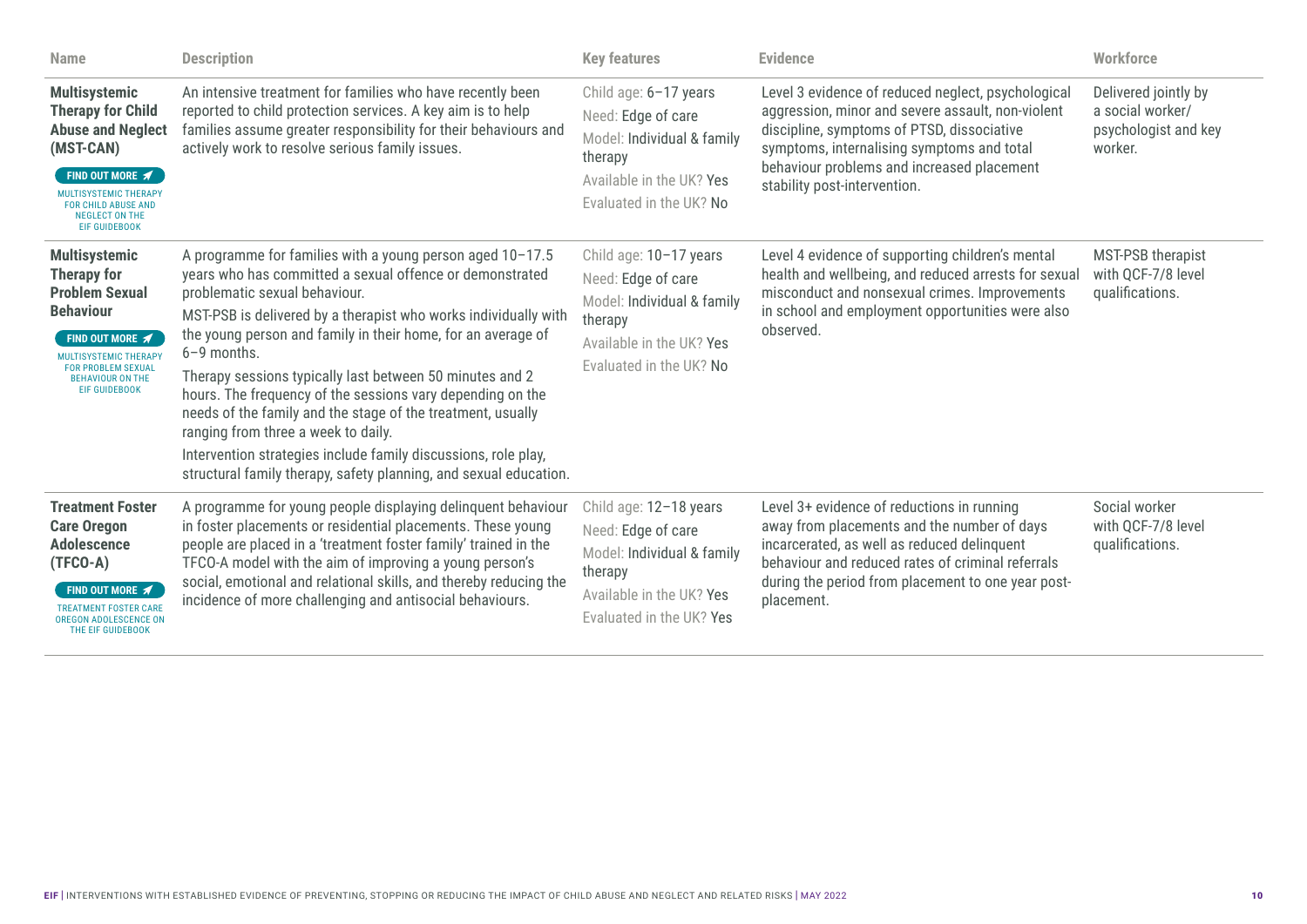# **Interventions table 2 Interventions with evidence of reducing family conflict and improving the co-parenting relationship**

| <b>Name</b>                                                                                                                                                                 | <b>Description</b>                                                                                                                                                                                                                                                                                                                                                                                                                                                                                                                                                                                                                 | Key features*                                                                                                                            | <b>Evidence</b>                                                                                                                                                                                                                                                                                                                                                                                                                                                                                                                                                       | <b>Workforce</b>                                                                                                         |
|-----------------------------------------------------------------------------------------------------------------------------------------------------------------------------|------------------------------------------------------------------------------------------------------------------------------------------------------------------------------------------------------------------------------------------------------------------------------------------------------------------------------------------------------------------------------------------------------------------------------------------------------------------------------------------------------------------------------------------------------------------------------------------------------------------------------------|------------------------------------------------------------------------------------------------------------------------------------------|-----------------------------------------------------------------------------------------------------------------------------------------------------------------------------------------------------------------------------------------------------------------------------------------------------------------------------------------------------------------------------------------------------------------------------------------------------------------------------------------------------------------------------------------------------------------------|--------------------------------------------------------------------------------------------------------------------------|
| <b>Universal</b>                                                                                                                                                            |                                                                                                                                                                                                                                                                                                                                                                                                                                                                                                                                                                                                                                    |                                                                                                                                          |                                                                                                                                                                                                                                                                                                                                                                                                                                                                                                                                                                       |                                                                                                                          |
| <b>Family</b><br><b>Foundations</b><br>FIND OUT MORE $\blacktriangleright$<br><b>FAMILY FOUNDATIONS ON</b><br>THE EIF GUIDEBOOK                                             | A group-based programme for couples expecting their first<br>child. Couples learn strategies for enhancing communication,<br>resolving conflict and sharing of childcare duties.                                                                                                                                                                                                                                                                                                                                                                                                                                                   | Child age: Perinatal<br>Need: Universal<br>Model: Group<br>Available in the UK? Yes<br>Evaluated in the UK? No                           | Level 4 evidence of medium improvements in infant<br>soothability, reductions in maternal symptoms of<br>depression and anxiety and large improvements in<br>co-parenting behaviours and relationship. Notably,<br>these improvements include less self-reported<br>interparental physical violence and parent-child<br>psychological and physical violence six-months<br>following intervention completion. There is also<br>evidence linking the intervention to improved child<br>behavioural outcomes, as rated by their teachers, at<br>age three and age seven. | Practitioners trained in<br>the programme model<br>with at least QCF-6 level<br>qualifications or higher.                |
| Schoolchildren<br>& their Families<br>(Parents as<br>Partners)<br>FIND OUT MORE <del></del><br><b>SCHOOLCHILDREN &amp;</b><br>THEIR FAMILIES ON THE<br><b>EIF GUIDEBOOK</b> | A group-based programme for couples with a child entering<br>primary school. Six couples attend 16 sessions of two hours'<br>duration where they learn strategies for managing their child's<br>behaviour and improving their co-parenting practices.                                                                                                                                                                                                                                                                                                                                                                              | Child age: Entry to<br>kindergarten/reception<br>Need: Universal<br>Model: Group<br>Available in the UK? Yes<br>Evaluated in the UK? Yes | Level 3 evidence of improved parenting behaviours,<br>parental mood, and child behaviour, as well as<br>reductions in marital conflict immediately after<br>intervention completion. Improvements in couple<br>communication and satisfaction and some child<br>behaviours were observed at a 10-year follow-up.                                                                                                                                                                                                                                                      | Two practitioners trained<br>in the Schoolchildren<br>and their Families'<br>model with QCF-7/8 level<br>qualifications. |
| <b>Targeted selected</b>                                                                                                                                                    |                                                                                                                                                                                                                                                                                                                                                                                                                                                                                                                                                                                                                                    |                                                                                                                                          |                                                                                                                                                                                                                                                                                                                                                                                                                                                                                                                                                                       |                                                                                                                          |
| <b>Family Check-up</b><br>for Children<br><b>FIND OUT MORE </b><br><b>FAMILY CHECK-UP FOR</b><br>CHILDREN ON THE<br><b>EIF GUIDEBOOK</b>                                    | The Family Check-up (FCU) for Children is a strengths-based,<br>family-centred intervention that provides parents with strategies<br>for encouraging positive child behaviour and discouraging<br>negative and aggressive child behaviour.<br>The programme begins with a Family Check-up assessment<br>that determines what parenting support is required. This<br>package could include 1-15 sessions of the Everyday Parenting<br>programme, depending on the severity of the families' problems.<br>Family Check-Ups begin when the child is 2 years old and then<br>continue annually until the child attends primary school. | Child age: 2-5 years<br>Need: Selected<br>Model: Group & Individual<br>Available in the UK? Yes<br>Evaluated in the UK? No               | Level 3 evidence of improved child behaviours,<br>improved parent-child interactions and reduced<br>maternal depression.                                                                                                                                                                                                                                                                                                                                                                                                                                              | A social worker or clinical<br>psychologist with QCF-7/8<br>level qualifications.                                        |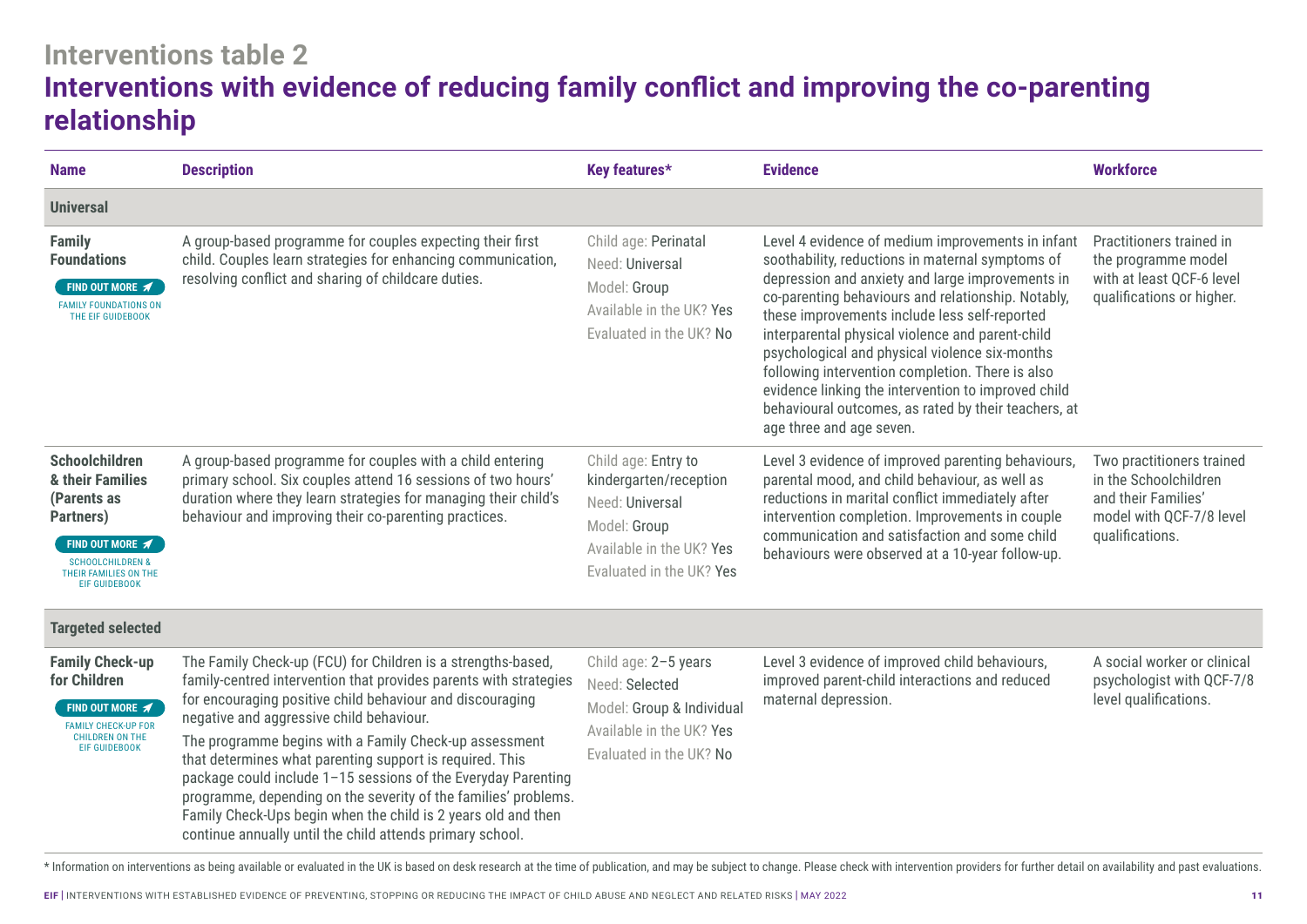| <b>Name</b>                                                                                                                                                                                            | <b>Description</b>                                                                                                                                                                                                                                                                                                                                                                                                                                                                                                                                                                                                                                                                                                                                                                                          | <b>Key features</b>                                                                                                                               | <b>Evidence</b>                                                                                                                                                                                                                                                                                | Workforce                                                                                                                                    |
|--------------------------------------------------------------------------------------------------------------------------------------------------------------------------------------------------------|-------------------------------------------------------------------------------------------------------------------------------------------------------------------------------------------------------------------------------------------------------------------------------------------------------------------------------------------------------------------------------------------------------------------------------------------------------------------------------------------------------------------------------------------------------------------------------------------------------------------------------------------------------------------------------------------------------------------------------------------------------------------------------------------------------------|---------------------------------------------------------------------------------------------------------------------------------------------------|------------------------------------------------------------------------------------------------------------------------------------------------------------------------------------------------------------------------------------------------------------------------------------------------|----------------------------------------------------------------------------------------------------------------------------------------------|
| <b>Targeted indicated</b>                                                                                                                                                                              |                                                                                                                                                                                                                                                                                                                                                                                                                                                                                                                                                                                                                                                                                                                                                                                                             |                                                                                                                                                   |                                                                                                                                                                                                                                                                                                |                                                                                                                                              |
| <b>Enhanced Triple P</b><br>FIND OUT MORE <del></del><br><b>ENHANCED TRIPLE-P ON</b><br>THE EIF GUIDEBOOK                                                                                              | The Standard Triple P model with three additional modules<br>to additionally address family problems involving partner<br>conflict, stress and parental mental health issues. Three<br>modules target specific concerns. Parents can do one, two or<br>three of the modules, which work on partner relationships and<br>communication, personal coping strategies for high stress<br>situations and other positive parenting practice.                                                                                                                                                                                                                                                                                                                                                                      | Child age: 1-5 years<br>Need: Indicated<br>Model: Individual or group<br>Available in the UK? Yes<br>Evaluated in the UK? No                      | Level 3 evidence of significant reductions in<br>coercive parenting behaviours and increasing<br>parenting competence, as well as significant<br>improvements in child behaviour, lasting for over<br>three years                                                                              | Clinical psychologists.                                                                                                                      |
| <b>Incredible Years</b><br><b>Preschool BASIC</b><br>and ADVANCE<br><b>FIND OUT MORE </b><br><b>INCREDIBLE YEARS</b><br>PRESCHOOL BASIC AND<br><b>ADVANCE ON THE</b><br><b>EIF GUIDEBOOK</b>           | Incredible Years ADVANCE is an add-on programme to the<br>Incredible Years Preschool BASIC programme, teaching parents<br>strategies for improving interparental communication, emotion<br>regulation, and problem-solving as a means for supporting their<br>child's development.                                                                                                                                                                                                                                                                                                                                                                                                                                                                                                                          | Child age: 3-6 years<br>Need: Indicated<br>Model: Group<br>Available in the UK? Yes<br>Evaluated in the UK? No                                    | Incredible Years Preschool BASIC has Level 4<br>evidence from multiple studies showing short-term<br>improvements in children's behaviour and parental<br>mood. There is no specific evidence of BASIC<br>combined with ADVANCED of improving the quality<br>of the co-parenting relationship. | Delivered by two IY co-<br>leaders with QCF-7/8 level<br>qualifications, who may<br>be a psychologist, social<br>worker, nurse or physician. |
| For separating parents                                                                                                                                                                                 |                                                                                                                                                                                                                                                                                                                                                                                                                                                                                                                                                                                                                                                                                                                                                                                                             |                                                                                                                                                   |                                                                                                                                                                                                                                                                                                |                                                                                                                                              |
| <b>New Beginnings</b><br><b>Programme for</b><br><b>Divorced and</b><br><b>Separating Parents</b><br>FIND OUT MORE <b></b><br><b>NEW BEGINNINGS</b><br><b>PROGRAMME ON THE</b><br><b>EIF GUIDEBOOK</b> | An intervention that provides separating parents with strategies<br>for improving positive family communication and effective<br>discipline when parents are separated. Parents are also taught<br>anger-management skills to reduce children's exposure to<br>conflict.                                                                                                                                                                                                                                                                                                                                                                                                                                                                                                                                    | Child age: 3-18 years<br>Need: Targeted<br>Model: Groups of mothers<br>& fathers separately<br>Available in the UK? No<br>Evaluated in the UK? No | Level 4 evidence of long-term reductions in child<br>behavioural and mental health problems.                                                                                                                                                                                                   | Practitioners with QCF-7/8<br>level qualifications.                                                                                          |
| <b>Triple P Family</b><br><b>Transitions</b><br>FIND OUT MORE <del></del><br><b>TRIPLE P FAMILY</b><br><b>TRANSITIONS ON THE</b><br><b>EIF GUIDEBOOK</b>                                               | Family Transitions Triple P (FTTP) Level 5 is for parents who<br>are separating. It aims to improve child and family outcomes<br>by: (1) providing parents with skills for managing and coping<br>with the transition through separation or divorce; (2) improving<br>parents' competence and confidence in raising children; (3)<br>reducing parents' level of emotional distress; (4) improving<br>parents' communication about co-parenting issues; (5) reducing<br>the use of coercive and punitive methods of disciplining<br>children; and (6) improving the parent-child relationship.<br>Family Transitions is delivered in conjunction with Level 4<br>Standard Triple P, to families individually or in groups. It exists as<br>five sessions that are offered in addition to the Standard model. | Child age: 1-17 years<br>Need: Targeted<br>Model: Group or individual<br>Available in the UK? Yes<br>Evaluated in the UK? No                      | Level 3 evidence of significant reductions in<br>child behaviour problems and coercive parenting<br>behaviours in the first year and improved parental<br>mood and co-parenting skills at the one-year follow-<br>up.                                                                          | Practitioners with QCF-7/8<br>level qualifications.                                                                                          |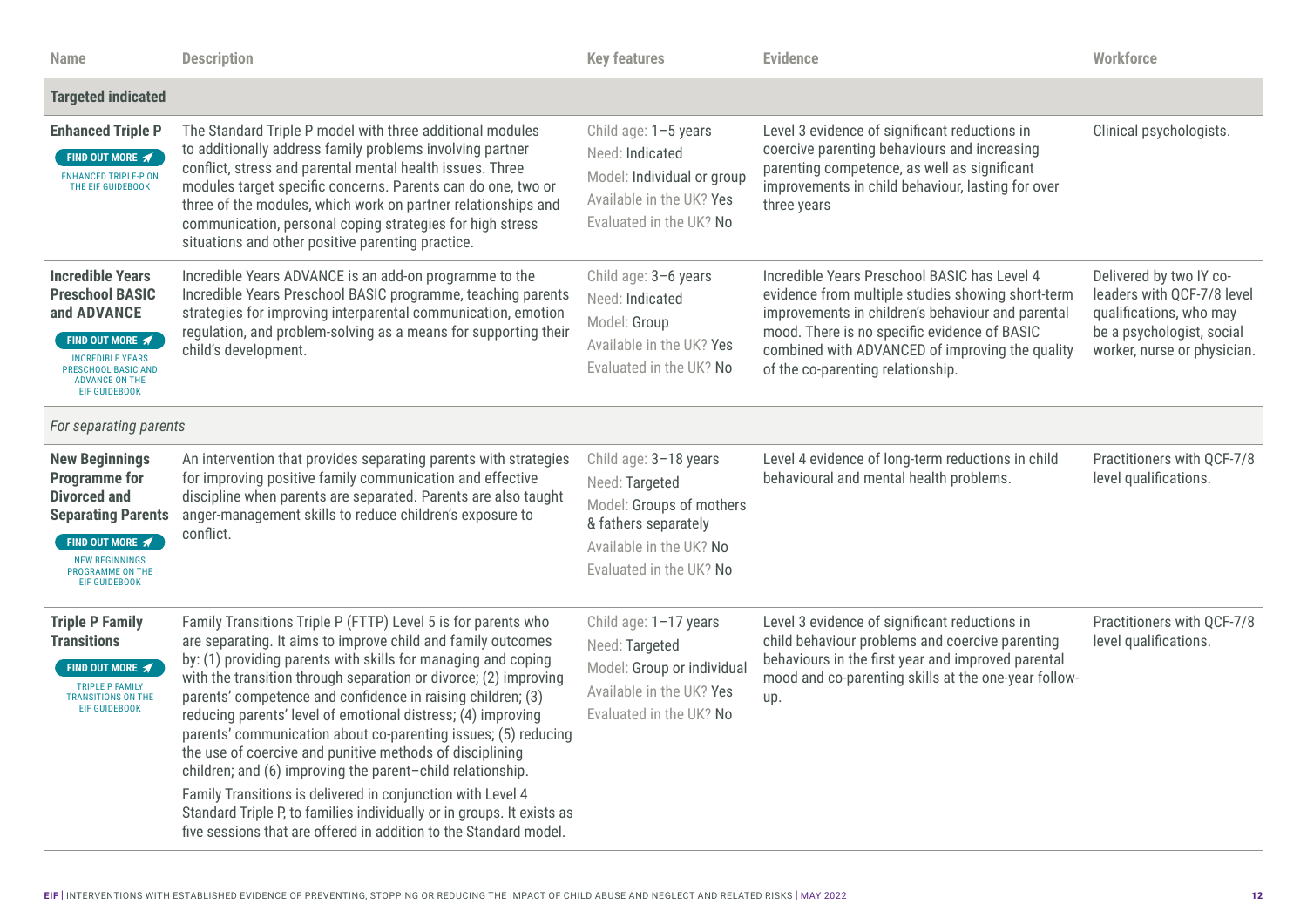# **Interventions table 3 Interventions with evidence of reducing parental mental health problems and supporting children's development**

| <b>Name</b>                                                                                                                                                                                                                               | <b>Description</b>                                                                                                                                                                                                                                                                                                                                                                                                                                                                                                                                                                                                                                                                                                                                                                                                                                                                                          | Key features*                                                                                                                                                         | <b>Evidence</b>                                                                                                                                                                                                                                                                                                                                                                       | <b>Workforce</b>                                                             |
|-------------------------------------------------------------------------------------------------------------------------------------------------------------------------------------------------------------------------------------------|-------------------------------------------------------------------------------------------------------------------------------------------------------------------------------------------------------------------------------------------------------------------------------------------------------------------------------------------------------------------------------------------------------------------------------------------------------------------------------------------------------------------------------------------------------------------------------------------------------------------------------------------------------------------------------------------------------------------------------------------------------------------------------------------------------------------------------------------------------------------------------------------------------------|-----------------------------------------------------------------------------------------------------------------------------------------------------------------------|---------------------------------------------------------------------------------------------------------------------------------------------------------------------------------------------------------------------------------------------------------------------------------------------------------------------------------------------------------------------------------------|------------------------------------------------------------------------------|
| <b>Universal</b>                                                                                                                                                                                                                          |                                                                                                                                                                                                                                                                                                                                                                                                                                                                                                                                                                                                                                                                                                                                                                                                                                                                                                             |                                                                                                                                                                       |                                                                                                                                                                                                                                                                                                                                                                                       |                                                                              |
| <b>Perinatal mental</b><br>health screening<br>FIND OUT MORE $\blacktriangledown$<br>NICE GUIDANCE (CG192):<br><b>1.5 RECOGNISING MENTAL</b><br><b>HEALTH PROBLEMS IN</b><br>PREGNANCY AND THE<br>POSTNATAL PERIOD AND<br><b>REFERRAL</b> | Routine screening of mothers for mental health problems<br>throughout pregnancy and the postpartum period.                                                                                                                                                                                                                                                                                                                                                                                                                                                                                                                                                                                                                                                                                                                                                                                                  | Child age: All ages, but<br>particularly during the<br>perinatal period<br>Need: Universal<br>Model: Screening<br>Available in the UK? Yes<br>Evaluated in the UK? No | Consistent evidence from multiple systematic<br>reviews showing between a 2% and 9% reduction<br>in the risk of depression at follow-up (3-5 months)<br>after receiving screening for depression, with<br>or without additional treatment components,<br>compared with usual care. A 34% reduction in<br>remission in depression symptoms when screening<br>leads to referral of CBT. | Midwives and other<br>practitioners involved in<br>delivering perinatal care |
| <b>Targeted selected</b>                                                                                                                                                                                                                  |                                                                                                                                                                                                                                                                                                                                                                                                                                                                                                                                                                                                                                                                                                                                                                                                                                                                                                             |                                                                                                                                                                       |                                                                                                                                                                                                                                                                                                                                                                                       |                                                                              |
| <b>Family Nurse</b><br><b>Partnership (FNP)</b><br>FIND OUT MORE $\blacktriangleright$<br><b>FAMILY NURSE</b><br><b>PARTNERSHIP ON THE</b><br><b>EIF GUIDEBOOK</b>                                                                        | A preventative home-visiting intervention for first-time<br>adolescent mothers and their children. The programme has<br>three goals: (1) to improve pregnancy health and behaviours;<br>(2) to improve child health and development by helping parents<br>provide responsible and competent care; and (3) to improve the<br>mother's economic self-sufficiency.<br>Mothers enrol in the programme early in their pregnancy and<br>receive visits from a family nurse on a weekly basis before,<br>and for the first six weeks after the birth of their child. Visits<br>then continue fortnightly until three months before the child's<br>second birthday when visits become monthly in preparation for<br>the programme ending. 64 visits in total are scheduled. During<br>these visits, mothers learn about their young child's health and<br>development, and receive support for their own wellbeing. | Child age: Antenatal to<br>2 years<br>Need: Selected<br>Model: Home-visiting<br>Available in the UK? Yes<br>Evaluated in the UK? Yes                                  | Level 4 evidence of improving a variety of child and<br>maternal outcomes from multiple RCTs conducted<br>in North America, Europe and the UK. This includes<br>evidence of improving maternal self-esteem in two<br>studies, but no specific evidence of preventing or<br>reducing maternal mental health problems.                                                                  | Nurses, midwives or<br>health visitors trained in<br>the FNP model.          |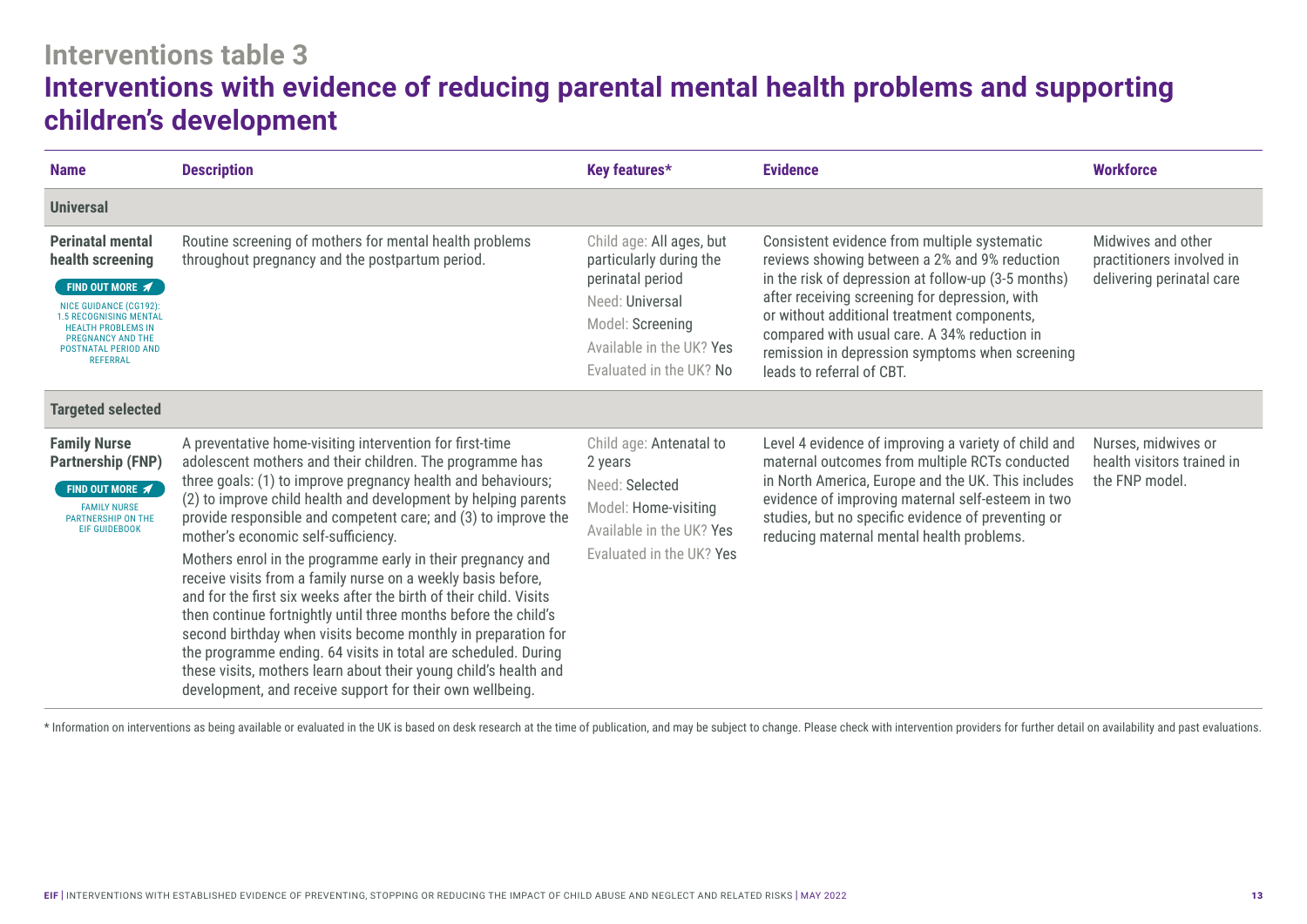| Name                                                                                                                                                                                   | <b>Description</b>                                                                                                                                                                                                                                                                                                                                                                                                                                                                                                                                                                                                                                                                                                                                   | <b>Key features</b>                                                                                                                   | <b>Evidence</b>                                                                                                                                                                                                                                                                                                                      | Workforce                                                                                                                                                                                                       |
|----------------------------------------------------------------------------------------------------------------------------------------------------------------------------------------|------------------------------------------------------------------------------------------------------------------------------------------------------------------------------------------------------------------------------------------------------------------------------------------------------------------------------------------------------------------------------------------------------------------------------------------------------------------------------------------------------------------------------------------------------------------------------------------------------------------------------------------------------------------------------------------------------------------------------------------------------|---------------------------------------------------------------------------------------------------------------------------------------|--------------------------------------------------------------------------------------------------------------------------------------------------------------------------------------------------------------------------------------------------------------------------------------------------------------------------------------|-----------------------------------------------------------------------------------------------------------------------------------------------------------------------------------------------------------------|
| <b>Targeted indicated</b>                                                                                                                                                              |                                                                                                                                                                                                                                                                                                                                                                                                                                                                                                                                                                                                                                                                                                                                                      |                                                                                                                                       |                                                                                                                                                                                                                                                                                                                                      |                                                                                                                                                                                                                 |
| <b>Antidepressants</b><br>and other<br>pharmaceutical<br>treatments for<br>treating various<br>psychological<br>disorders                                                              | A variety of medications are available for the treatment of<br>depression, anxiety and various forms of psychoses. All must<br>be prescribed by a GP or similarly qualified medical doctor. Not<br>all drugs are appropriate for pregnant or lactating mothers,<br>so particular care must be provided for patients with these<br>characteristics.                                                                                                                                                                                                                                                                                                                                                                                                   | Target group: Adults<br>Need: Indicated<br>Model: Pharmaceutical<br>treatment<br>Available in the UK? Yes<br>Evaluated in the UK? Yes | Level 4 evidence of improving the negative<br>symptoms associated with a variety of diagnosed<br>mental health problems.                                                                                                                                                                                                             | GP or psychiatrist.                                                                                                                                                                                             |
| <b>Cognitive</b><br>behavioural<br>therapy (CBT)<br>(for mental health)<br>FIND OUT MORE<br><b>NICE GUIDANCE (CG90):</b><br><b>TREATMENT FOR MILD TO</b><br><b>MODERATE DEPRESSION</b> | A well-evidenced therapeutic technique typically offered to<br>adults experiencing mild to moderate symptoms of depression<br>or anxiety. Adults are taught cognitive strategies for breaking<br>down problems and worries into smaller components to<br>minimise feelings of helplessness and hopelessness and<br>increase a sense of efficacy.<br>Common CBT strategies include methods for managing their<br>moods and intrusive thoughts, relaxation techniques, and<br>strategies for reframing negative situations. The length of CBT<br>can vary, depending on the length of the problem, although<br>most versions are of short duration. Some can also be self-<br>administered, depending on the severity of the mental health<br>problem. | Target group: Adults<br>Need: Indicated<br>Model: Individual therapy<br>Available in the UK? Yes<br>Evaluated in the UK? No           | Consistent evidence from multiple systematic<br>reviews showing reductions in symptoms of<br>depression and anxiety are reported in adults, with<br>studies also showing improvements in child mental<br>wellbeing.                                                                                                                  | Originally developed to<br>be delivered by clinical<br>psychologists, but<br>clinicians with lower<br>qualifications have now<br>successfully administered<br>it and some versions can<br>be self-administered. |
| <b>Incredible Years</b><br><b>Preschool Basic</b><br>FIND OUT MORE <del></del><br><b>INCREDIBLE YEARS</b><br>PRESCHOOL BASIC ON<br>THE EIF GUIDEBOOK                                   | A group parenting programme where parents learn strategies for<br>interacting positively with their child and discouraging unwanted<br>behaviour through mediated video vignettes, problem-solving<br>exercises and structured practice activities.                                                                                                                                                                                                                                                                                                                                                                                                                                                                                                  | Child age: 3-6 years<br>Need: Indicated<br>Model: Group<br>Available in the UK? Yes<br>Evaluated in the UK? Yes                       | Level 4 evidence of reducing child behavioural<br>problems, improving the quality of the parent/<br>child relationship and child reading skills, lasting<br>up to ten years. Additionally, on UK study shows<br>reductions in symptoms of depression, as reported<br>by clinically depressed mothers participating in a<br>UK trial. | Delivered by two IY<br>co-leaders with QCF-7/8<br>qualifications who may<br>be a psychologist, social<br>worker, nurse or physician.                                                                            |
| Interpersonal<br>therapy<br><b>FIND OUT MORE </b><br><b>NICE GUIDANCE (CG90):</b><br><b>DEPRESSION IN ADULTS:</b><br><b>RECOGNITION AND</b><br><b>MANAGEMENT</b>                       | IPT provides adults with strategies for improving their<br>relationships with others and managing difficult life events.<br>Hour-long therapeutic sessions take place every one or two<br>weeks, involving between 10 and 20 sessions.                                                                                                                                                                                                                                                                                                                                                                                                                                                                                                               | Target group: Adults<br>Need: Indicated<br>Model: Individual therapy<br>Available in the UK? Yes<br>Evaluated in the UK? Yes          | Level 3 short-term evidence of improving maternal<br>mood. The treatment effect may be enhanced if<br>combined with antidepressants.                                                                                                                                                                                                 | <b>Traditionally delivered</b><br>by clinical psychologists<br>but has been shown<br>to be effective when<br>delivered by other health<br>professionals.                                                        |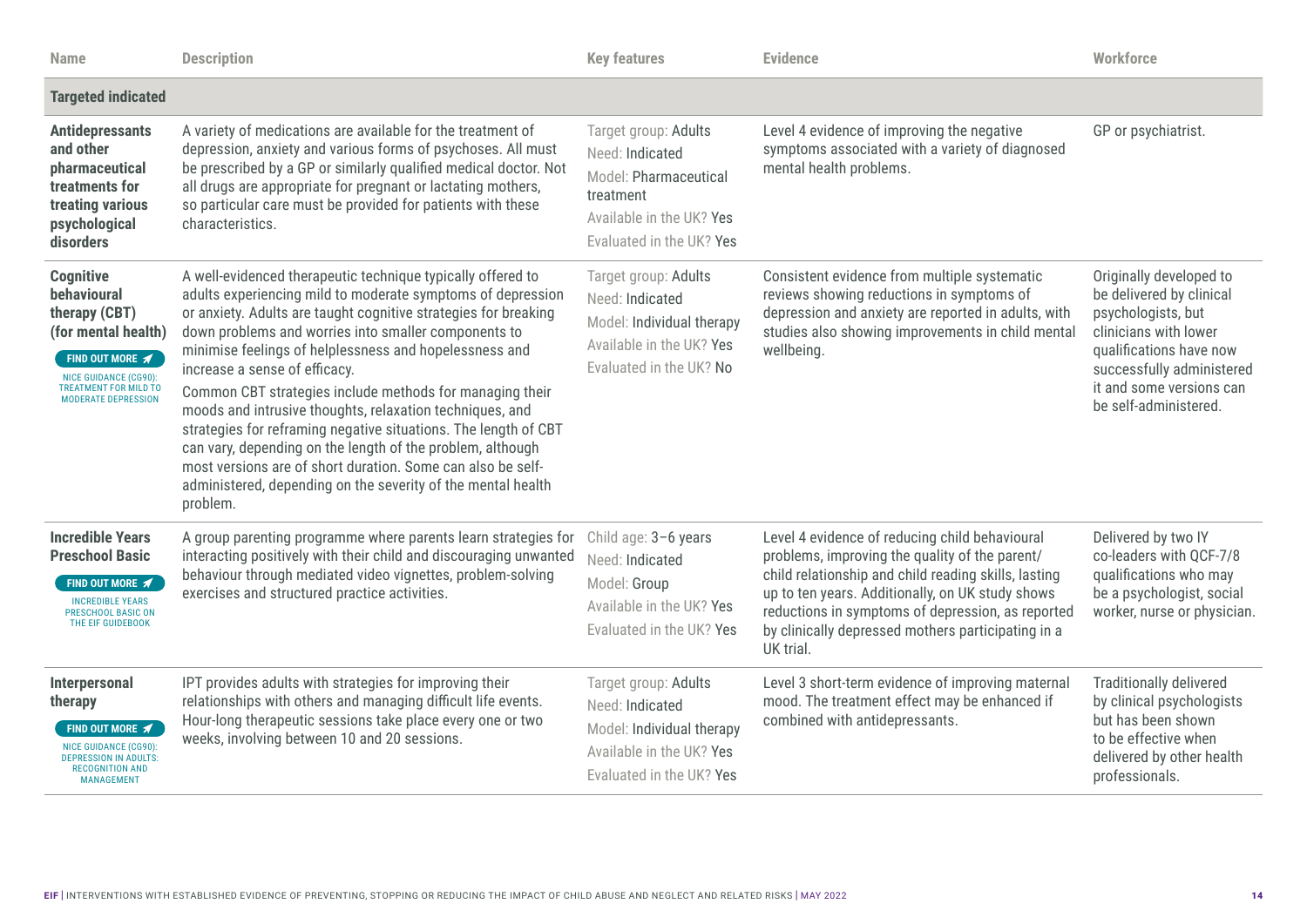| <b>Name</b>                                                                                                                                                                                                                      | <b>Description</b>                                                                                                                                                                                                                                                                                                                                          | <b>Key features</b>                                                                                                                           | <b>Evidence</b>                                                                                                                                                                                                                                                                                             | <b>Workforce</b>                                                                                                                   |  |
|----------------------------------------------------------------------------------------------------------------------------------------------------------------------------------------------------------------------------------|-------------------------------------------------------------------------------------------------------------------------------------------------------------------------------------------------------------------------------------------------------------------------------------------------------------------------------------------------------------|-----------------------------------------------------------------------------------------------------------------------------------------------|-------------------------------------------------------------------------------------------------------------------------------------------------------------------------------------------------------------------------------------------------------------------------------------------------------------|------------------------------------------------------------------------------------------------------------------------------------|--|
| Psychodynamic<br>therapy<br>FIND OUT MORE <del></del><br><b>NICE GUIDANCE (CG90)</b><br><b>DEPRESSION IN ADULTS:</b><br><b>RECOGNITION AND</b><br><b>MANAGEMENT</b>                                                              | Psychodynamic therapy makes use of Freudian principles to<br>help individuals consider how episodes occurring in their past<br>may be negatively impacting their current moods and behaviour.<br>Traditional psychodynamic therapy may involve multiple<br>sessions during the week, lasting for a year or longer, although<br>shorter versions also exist. | Target group: Adults<br>Need: Indicated<br>Model: Individual therapy<br>Available in the UK? Yes<br>Evaluated in the UK? Yes                  | Level 4 evidence, comparable to CBT, of reducing<br>problematic mental health symptoms. There is also<br>evidence suggesting that psychodynamic therapy is<br>superior to CBT or other short therapies in reducing<br>rates of remission, when delivered to individuals<br>over longer periods of time.     | Clinical psychologists.                                                                                                            |  |
| <b>Child protection concerns</b>                                                                                                                                                                                                 |                                                                                                                                                                                                                                                                                                                                                             |                                                                                                                                               |                                                                                                                                                                                                                                                                                                             |                                                                                                                                    |  |
| <b>Child First</b><br>FIND OUT MORE <del></del><br><b>CHILD-FIRST ON THE</b><br><b>EIF GUIDEBOOK</b>                                                                                                                             | A 12-month home visiting intervention combining Child-Parent<br>Psychotherapy with other forms of social support to reduce<br>the risk of child maltreatment in vulnerable families with young<br>children.                                                                                                                                                 | Child age: 6-36 months<br>Need: Indicated<br>Model: Individual home<br>visiting<br>Available in the UK? No<br>Evaluated in the UK? No         | Level 3 evidence of four-fold reductions in child<br>behavioural problems and a two-fold reduction<br>in reports of child maltreatment at a three-year<br>follow-up. Also, a three-fold reduction in parenting<br>stress and four-fold reduction in symptoms of<br>psychopathology at a 12-month follow-up. | Delivered by one clinician<br>with QCF-7/8 level<br>qualifications and one<br>care coordinator with<br>QCF-6 level qualifications. |  |
| <b>Child-Parent</b><br><b>Psychotherapy</b><br>(CPP)<br>FIND OUT MORE <del></del><br><b>CHILD-PARENT</b><br>PSYCHOTHERAPY ON THE<br><b>EIF GUIDEBOOK</b>                                                                         | A therapeutic intervention targeting mothers and preschool<br>children who may have experienced trauma or abuse (such as<br>domestic abuse) or are otherwise at risk of behavioural and<br>emotional problems.                                                                                                                                              | Child age: 3-6 years<br>Need: Indicated<br>Model: Individual parent/<br>child therapy<br>Available in the UK? No<br>Evaluated in the UK? No   | Level 3+ evidence of improving child behaviour<br>(depending on the study). Parent benefits include<br>reductions in trauma-symptoms and symptoms of<br>depression.                                                                                                                                         | QCF-7/8 level clinical<br>psychologist or social<br>worker.                                                                        |  |
| <b>Infant-Parent</b><br><b>Psychotherapy</b><br>FIND OUT MORE <del></del><br><b>INFANT-PARENT</b><br>PSYCHOTHERAPY ON THE<br><b>EIF GUIDEBOOK</b>                                                                                | A modification of child-parent psychotherapy for at-risk mothers<br>with an infant.                                                                                                                                                                                                                                                                         | Child age: 0-24 months<br>Need: Indicated<br>Model: Individual parent/<br>child therapy<br>Available in the UK? No<br>Evaluated in the UK? No | Level 3+ evidence of increasing infant attachment<br>security and improving maternal sensitivity.                                                                                                                                                                                                           | QCF-7/8 level clinical<br>psychologist or social<br>worker.                                                                        |  |
| <b>Edge of care</b>                                                                                                                                                                                                              |                                                                                                                                                                                                                                                                                                                                                             |                                                                                                                                               |                                                                                                                                                                                                                                                                                                             |                                                                                                                                    |  |
| <b>Multisystemic</b><br><b>Therapy for Child</b><br><b>Abuse and Neglect</b><br>(MST-CAN)<br>FIND OUT MORE $\blacktriangledown$<br>MULTISYSTEMIC THERAPY<br>FOR CHILD ABUSE AND<br><b>NEGLECT ON THE</b><br><b>EIF GUIDEBOOK</b> | An intensive treatment for families who have recently been<br>reported to child protection services. A key aim of the<br>intervention is to help families assume greater responsibility<br>for their behaviours and actively work to resolve serious family<br>issues.                                                                                      | Child age: 6-17 years<br>Need: Edge of care<br>Model: Individual & family<br>therapy<br>Available in the UK? Yes<br>Evaluated in the UK? No   | Level 3 evidence of reduced neglect, psychological<br>aggression, minor and severe assault, non-violent<br>discipline, symptoms of PTSD, dissociative<br>symptoms, internalising symptoms, total behaviour<br>problems and increased placement stability post-<br>intervention.                             | Delivered jointly by<br>a social worker/<br>psychologist and key<br>worker.                                                        |  |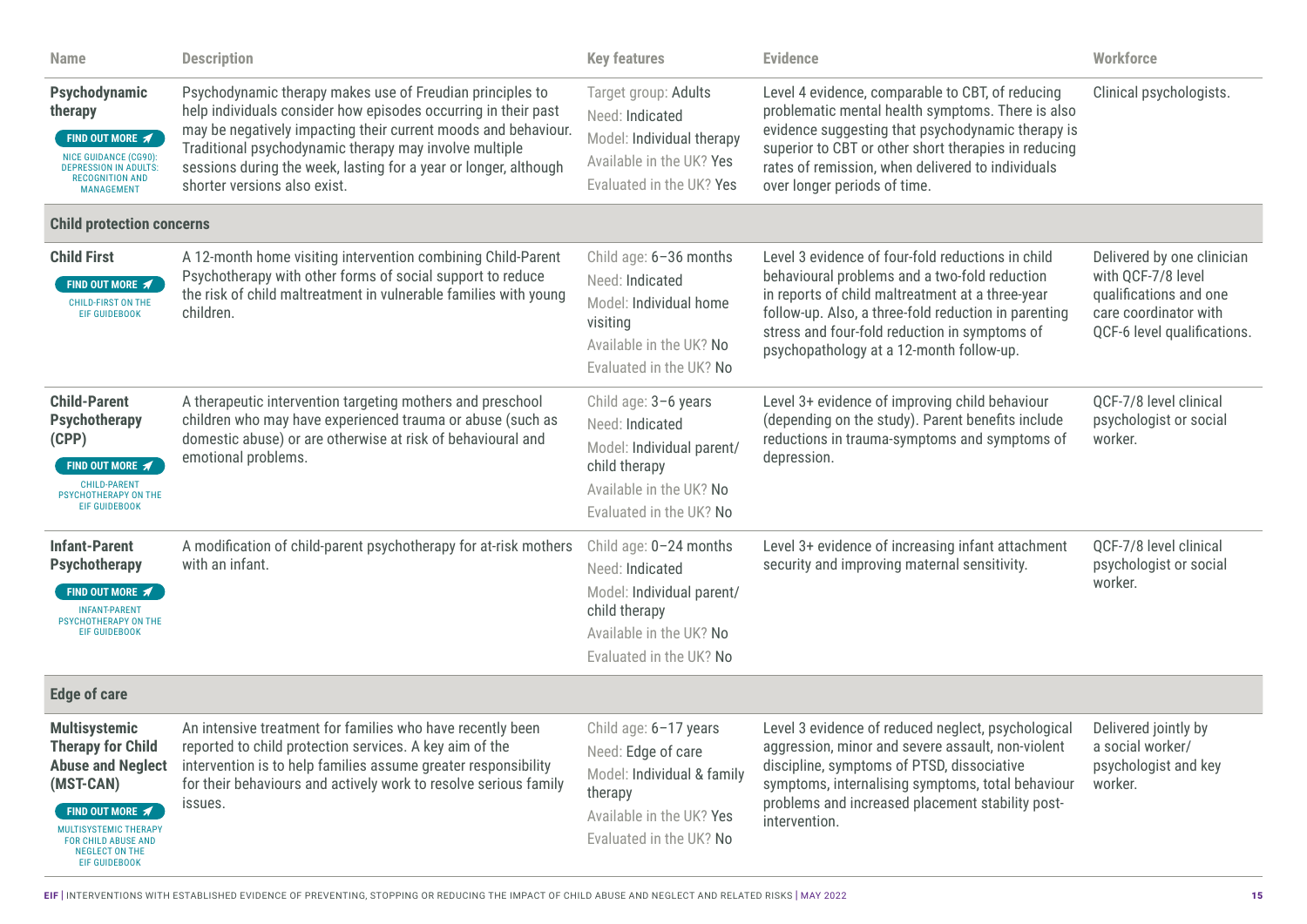# **Interventions table 4 Interventions with evidence of preventing domestic abuse, reducing its re-occurrence and treating abuse-related trauma**

| <b>Name</b>                                                                                                                                                                                                                                     | <b>Description</b>                                                                                                                                                                                                                                                                                                                                                                                                                                                                                                                                                                        | Key features*                                                                                                    | <b>Evidence</b>                                                                                                                                                                                                                                                                                                                                                                                    | <b>Workforce</b>                                                                                                                                                               |
|-------------------------------------------------------------------------------------------------------------------------------------------------------------------------------------------------------------------------------------------------|-------------------------------------------------------------------------------------------------------------------------------------------------------------------------------------------------------------------------------------------------------------------------------------------------------------------------------------------------------------------------------------------------------------------------------------------------------------------------------------------------------------------------------------------------------------------------------------------|------------------------------------------------------------------------------------------------------------------|----------------------------------------------------------------------------------------------------------------------------------------------------------------------------------------------------------------------------------------------------------------------------------------------------------------------------------------------------------------------------------------------------|--------------------------------------------------------------------------------------------------------------------------------------------------------------------------------|
| <b>Universal prevention</b>                                                                                                                                                                                                                     |                                                                                                                                                                                                                                                                                                                                                                                                                                                                                                                                                                                           |                                                                                                                  |                                                                                                                                                                                                                                                                                                                                                                                                    |                                                                                                                                                                                |
| <b>Dating Matters</b><br>FIND OUT MORE <del></del><br>NIOLON, P. H. ET AL.<br>(2019) AN RCT OF DATING<br><b>MATTERS AMERICAN</b><br><b>JOURNAL OF PREVENTIVE</b><br>MEDICINE, 57(1), 13-23                                                      | A school-based intervention teaching 11-14-year-olds healthy<br>relationship skills before they start dating. It also provides<br>advice on stopping behaviours that increase the risk of dating<br>violence, including substance misuse and sexual risk-taking.                                                                                                                                                                                                                                                                                                                          | Child age: 11-14 years<br>Need: Universal<br>Model: School<br>Available in the UK? No<br>Evaluated in the UK? No | The equivalent of level 3 evidence showing<br>significant reductions in teen dating violence<br>perpetration, victimisation, and negative conflict<br>resolution strategies.                                                                                                                                                                                                                       | Teachers/pupils/<br>computer.                                                                                                                                                  |
| <b>Family</b><br><b>Foundations</b><br>FIND OUT MORE <del></del><br><b>FAMILY FOUNDATIONS ON</b><br>THE EIF GUIDEBOOK                                                                                                                           | A group-based programme for couples expecting their first<br>child. Couples learn strategies for enhancing communication,<br>resolving conflict and sharing of childcare duties.                                                                                                                                                                                                                                                                                                                                                                                                          | Child age: Perinatal<br>Need: Universal<br>Model: Group<br>Available in the UK? Yes<br>Evaluated in the UK? No   | Level 4 evidence of reduced parental reports of<br>conflict and violence, as reported by both parents<br>on the Conflict Tactics Scale, prior to their first<br>child's birth and at the child's first birthday.<br>Individuals participating in Family Foundations<br>are ineligible if domestic abuse is present, but<br>participation in the intervention may provide a<br>preventative effect. | Practitioners trained in<br>the programme model<br>with at least QCF-6 level<br>qualifications or higher.<br>In this context, both male<br>and female healthcare<br>providers. |
| Me & You<br>FIND OUT MORE <del></del><br>PESKIN, M. F. ET AL. (2019)<br><b>ADOLESCENT DATING</b><br><b>VIOLENCE PREVENTION</b><br><b>PROGRAM FOR EARLY</b><br>ADOLESCENTS<br><b>AMERICAN JOURNAL OF</b><br>PUBLIC HEALTH, 109(10),<br>1419-1428 | A whole-school approach for school pupils between the ages<br>of 11 and 12 to promoting healthy relationships and address<br>unhealthy relationship behaviour (emotional, physical, sexual,<br>cyber). It combines direct work to pupils with group with advice<br>offered to parents.<br>The student component comprises 12 25-minute sessions.<br>The parent component comprises three parent-child take-<br>home activities and two parent newsletters. The whole-school<br>component comprises a two-day teacher training and one<br>school newsletter (delivered during lesson one). | Child age: 11-12 years<br>Need: Universal<br>Model: School<br>Available in the UK? No<br>Evaluated in the UK? No | The equivalent of level 3 evidence of reduced<br>rates of dating violence perpetration. This<br>included reductions in physical DV perpetration,<br>psychological DV perpetration, threatening DV<br>perpetration and victimisation, and sexual DV<br>victimisation.                                                                                                                               | Teachers/pupils/<br>computer.                                                                                                                                                  |
| <b>Safe Dates</b><br>FIND OUT MORE <b></b><br><b>SAFE DATES ON THE</b><br><b>BLUEPRINTS REGISTRY</b>                                                                                                                                            | A 10-session dating abuse prevention programme to raise<br>students' awareness of what constitutes healthy and abusive<br>dating relationships, as well as the causes and consequences<br>of dating abuse.                                                                                                                                                                                                                                                                                                                                                                                | Child age: 12-14 years<br>Need: Universal<br>Model: School<br>Available in the UK? No<br>Evaluated in the UK? No | The equivalent of level 3 evidence showing<br>significant reductions (56-92%) in self-reported<br>physical, serious physical, and sexual dating<br>violence perpetration and victimisation.                                                                                                                                                                                                        | Teachers/pupils.                                                                                                                                                               |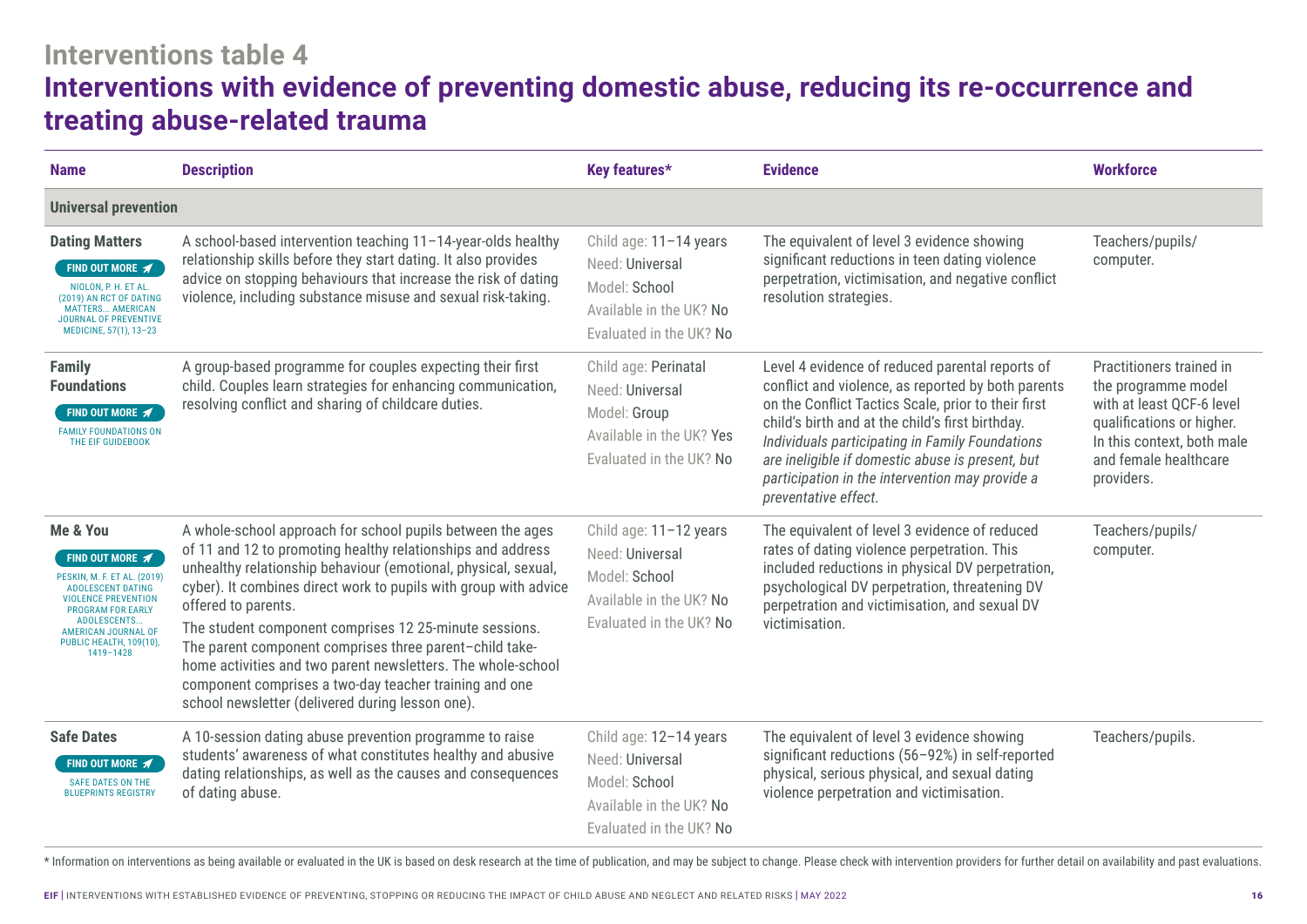| <b>Name</b>                                                                                                                                                                                                                                           | <b>Description</b>                                                                                                                                                                                                                                                                                                                                                                                                                                                                                                                                                                                                                                                                                                                                                                                                                                                                                          | <b>Key features</b>                                                                                                                               | <b>Evidence</b>                                                                                                                                                                                                                                                                                        | Workforce                                                                                                                |
|-------------------------------------------------------------------------------------------------------------------------------------------------------------------------------------------------------------------------------------------------------|-------------------------------------------------------------------------------------------------------------------------------------------------------------------------------------------------------------------------------------------------------------------------------------------------------------------------------------------------------------------------------------------------------------------------------------------------------------------------------------------------------------------------------------------------------------------------------------------------------------------------------------------------------------------------------------------------------------------------------------------------------------------------------------------------------------------------------------------------------------------------------------------------------------|---------------------------------------------------------------------------------------------------------------------------------------------------|--------------------------------------------------------------------------------------------------------------------------------------------------------------------------------------------------------------------------------------------------------------------------------------------------------|--------------------------------------------------------------------------------------------------------------------------|
| Schoolchildren<br>& their Families<br>(Parents as<br>Partners)<br><b>FIND OUT MORE </b> <del></del><br><b>SCHOOLCHILDREN &amp;</b><br>THEIR FAMILIES ON THE<br><b>EIF GUIDEBOOK</b>                                                                   | A group-based programme for couples with a child entering<br>primary school. Six couples attend 16 sessions of two hours'<br>duration where they learn strategies for managing their child's<br>behaviour and improving their co-parenting practices.                                                                                                                                                                                                                                                                                                                                                                                                                                                                                                                                                                                                                                                       | Child age: Entry to<br>kindergarten/reception<br>Need: Universal<br>Model: Group<br>Available in the UK? Yes<br>Evaluated in the UK?<br>Not known | Level 3 evidence of improved parenting behaviours,<br>parental couple communication and satisfaction.<br>Individuals participating in Schoolchildren and their<br>Families are ineligible if domestic abuse is present,<br>but participation in the intervention may provide a<br>preventative effect. | Two practitioners trained<br>in the Schoolchildren<br>and their Families'<br>model with QCF-7/8 level<br>qualifications. |
| <b>Screening for</b><br>domestic abuse<br>FIND OUT MORE <b></b><br><b>FELTNER, C. ET AL. (2018)</b><br><b>SCREENING FOR INTIMATE</b><br>PARTNER VIOLENCE, ELDER<br><b>ABUSE, AND ABUSE OF</b><br><b>VULNERABLE ADULTS</b><br>JAMA, 320(16), 1688-1701 | Universal screening for domestic abuse during the mother's<br>pregnancy, leading to evidence-based treatments. Studies<br>suggest screening may be particularly useful in preventing<br>domestic abuse during pregnancy when conducted<br>anonymously via a tablet during routine pregnancy check-ups.                                                                                                                                                                                                                                                                                                                                                                                                                                                                                                                                                                                                      |                                                                                                                                                   | Consistent evidence from multiple systematic<br>reviews showing between 60 and 96% sensitivity<br>and specificity in identifying domestic abuse during<br>a mother's pregnancy.                                                                                                                        | Health providers.                                                                                                        |
| <b>Targeted selected</b>                                                                                                                                                                                                                              |                                                                                                                                                                                                                                                                                                                                                                                                                                                                                                                                                                                                                                                                                                                                                                                                                                                                                                             |                                                                                                                                                   |                                                                                                                                                                                                                                                                                                        |                                                                                                                          |
| <b>Family Nurse</b><br><b>Partnership (FNP)</b><br>FIND OUT MORE <b></b><br><b>FAMILY NURSE</b><br><b>PARTNERSHIP ON THE</b><br><b>EIF GUIDEBOOK</b>                                                                                                  | A preventative home-visiting intervention for first-time<br>adolescent mothers and their children. The programme has<br>three goals: (1) to improve pregnancy health and behaviours;<br>(2) to improve child health and development by helping parents<br>provide responsible and competent care; and (3) to improve the<br>mother's economic self-sufficiency.<br>Mothers enrol in the programme early in their pregnancy and<br>receive visits from a family nurse on a weekly basis before,<br>and for the first six weeks after the birth of their child. Visits<br>then continue fortnightly until three months before the child's<br>second birthday when visits become monthly in preparation for<br>the programme ending. 64 visits in total are scheduled. During<br>these visits, mothers learn about their young child's health and<br>development, and receive support for their own wellbeing. | Child age: Antenatal to<br>2 years<br>Need: Selected<br>Model: Home-visiting<br>Available in the UK? Yes<br>Evaluated in the UK? Yes              | Level 4 evidence of reducing mothers' involvement<br>in violent relationships during the course of the<br>intervention and in long-term follow-ups - although<br>these benefits were not observed in the most recent<br>UK trial.                                                                      | Nurses, midwives or<br>health visitors trained in<br>the FNP model.                                                      |
|                                                                                                                                                                                                                                                       |                                                                                                                                                                                                                                                                                                                                                                                                                                                                                                                                                                                                                                                                                                                                                                                                                                                                                                             |                                                                                                                                                   |                                                                                                                                                                                                                                                                                                        |                                                                                                                          |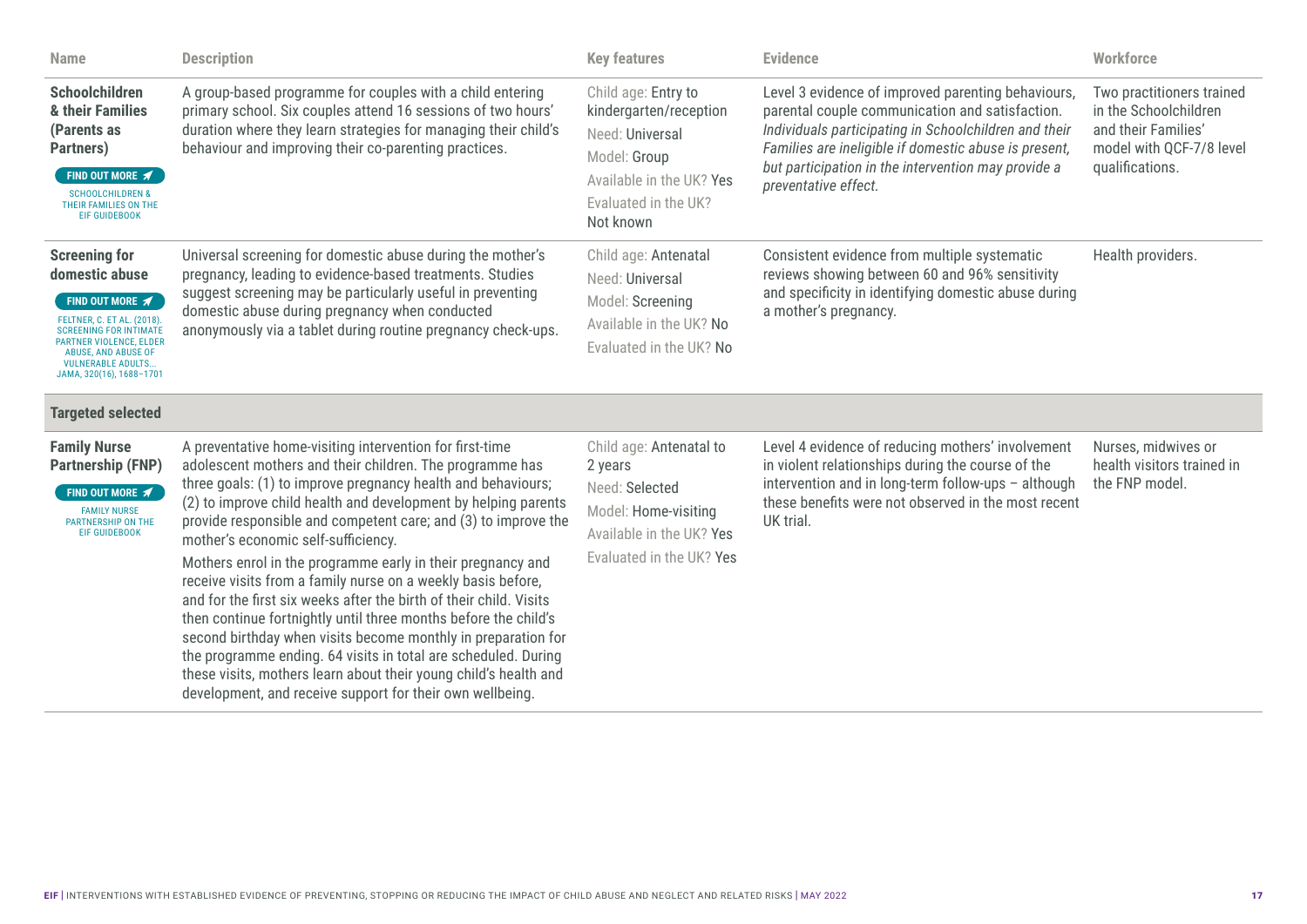| <b>Name</b>                                                                                                                                                                                                                                                                                                                               | <b>Description</b>                                                                                                                                                                                                                                                                                                                                                                                                                                                                                                                                                                                                                                                                                                                                   | <b>Key features</b>                                                                                                                            | <b>Evidence</b>                                                                                                                                                                    | Workforce                                                                                                                                    |
|-------------------------------------------------------------------------------------------------------------------------------------------------------------------------------------------------------------------------------------------------------------------------------------------------------------------------------------------|------------------------------------------------------------------------------------------------------------------------------------------------------------------------------------------------------------------------------------------------------------------------------------------------------------------------------------------------------------------------------------------------------------------------------------------------------------------------------------------------------------------------------------------------------------------------------------------------------------------------------------------------------------------------------------------------------------------------------------------------------|------------------------------------------------------------------------------------------------------------------------------------------------|------------------------------------------------------------------------------------------------------------------------------------------------------------------------------------|----------------------------------------------------------------------------------------------------------------------------------------------|
| <b>Targeted indicated</b>                                                                                                                                                                                                                                                                                                                 |                                                                                                                                                                                                                                                                                                                                                                                                                                                                                                                                                                                                                                                                                                                                                      |                                                                                                                                                |                                                                                                                                                                                    |                                                                                                                                              |
| <b>Antenatal</b><br>'empowerment'<br>advice for mothers<br>identified at risk<br>of domestic abuse<br>during pregnancy<br>FIND OUT MORE <del></del><br>KIELY, M. ET AL. (2010).<br><b>AN INTEGRATED</b><br><b>INTERVENTION TO REDUCE</b><br><b>INTIMATE PARTNER</b><br><b>VIOLENCE OBSTETRICS</b><br>AND GYNECOLOGY,<br>$115(2-1)$ , 273. | Mothers identified as experiencing domestic abuse through<br>antenatal screening are offered 'empowerment' advice involving<br>recognising abuse/coercion in relationships and developing a<br>safety plan.                                                                                                                                                                                                                                                                                                                                                                                                                                                                                                                                          | Child age: Perinatal<br>Need: Indicated<br>Model: Individual<br>Available in the UK? No<br>Evaluated in the UK? No                             | The equivalent of level 3 evidence of improved birth<br>outcomes and reducing the likelihood of mothers'<br>involvement in violent relationships.                                  | Clinical psychologists.                                                                                                                      |
| <b>Cognitive</b><br>behavioural<br>therapy (CBT)<br>(for victims/<br>survivors)<br>FIND OUT MORE $\blacktriangledown$<br><b>NICE GUIDANCE (CG90):</b><br><b>TREATMENT FOR MILD TO</b><br><b>MODERATE DEPRESSION</b>                                                                                                                       | A well-evidenced therapeutic technique typically offered to<br>adults experiencing mild to moderate symptoms of depression<br>or anxiety. Adults are taught cognitive strategies for breaking<br>down problems and worries into smaller components to<br>minimise feelings of helplessness and hopelessness and<br>increase a sense of efficacy.<br>Common CBT strategies include methods for managing their<br>moods and intrusive thoughts, relaxation techniques, and<br>strategies for reframing negative situations. The length of CBT<br>can vary, depending on the length of the problem, although<br>most versions are of short duration. Some can also be self-<br>administered, depending on the severity of the mental health<br>problem. | Target group: Adults<br>Need: Indicated<br>Model: Individual therapy<br>Available in the UK?<br>Not known<br>Evaluated in the UK?<br>Not known | Consistent evidence from multiple systematic<br>reviews showing reductions in symptoms of<br>depression, anxiety and trauma in mothers who<br>have been exposed to domestic abuse. | Clinical psychologists.                                                                                                                      |
| <b>Incredible Years</b><br><b>Preschool Basic</b><br>FIND OUT MORE <del></del><br><b>INCREDIBLE YEARS</b><br>PRESCHOOL BASIC ON<br>THE EIF GUIDEBOOK                                                                                                                                                                                      | A group parenting programme where parents learn strategies for<br>interacting positively with their child and discouraging unwanted<br>behaviour through mediated video vignettes, problem-solving<br>exercises and structured practice activities.                                                                                                                                                                                                                                                                                                                                                                                                                                                                                                  | Child age: 3-6 years<br>Need: Indicated<br>Model: Group<br>Available in the UK? Yes<br>Evaluated in the UK? Yes                                | Level 3 evidence of improving child behavioural<br>outcomes when offered to mothers exposed to<br>domestic abuse.                                                                  | Delivered by two IY co-<br>leaders with QCF-7/8 level<br>qualifications, who may<br>be a psychologist, social<br>worker, nurse or physician. |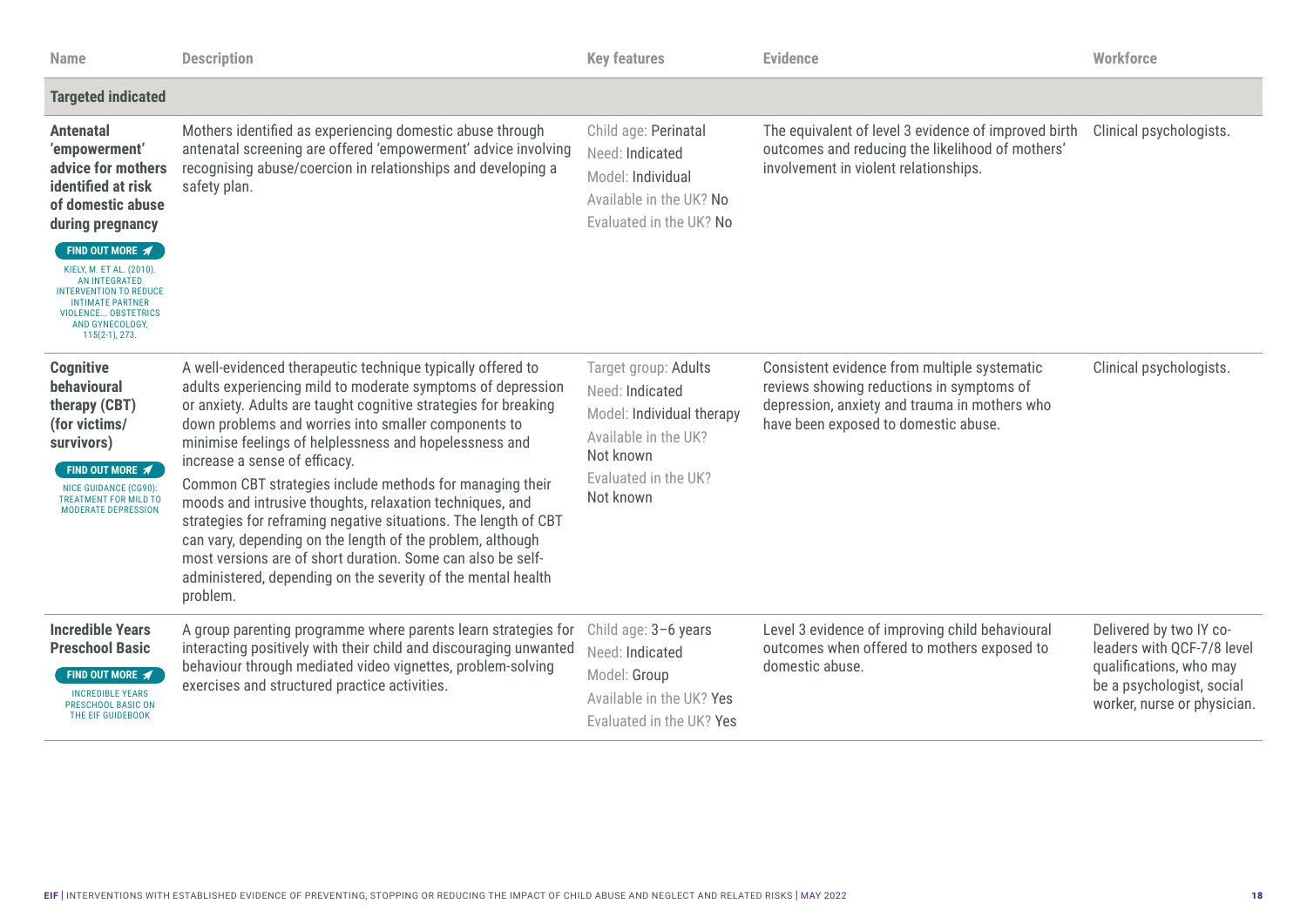| <b>Name</b>                                                                                                                                                                                                                                                                                        | <b>Description</b>                                                                                                                                                                                                                                                                                                                                                                                                                                                                   | <b>Key features</b>                                                                                                                         | <b>Evidence</b>                                                                                                                                                                                                                                                                                             | Workforce                                                                                                                          |
|----------------------------------------------------------------------------------------------------------------------------------------------------------------------------------------------------------------------------------------------------------------------------------------------------|--------------------------------------------------------------------------------------------------------------------------------------------------------------------------------------------------------------------------------------------------------------------------------------------------------------------------------------------------------------------------------------------------------------------------------------------------------------------------------------|---------------------------------------------------------------------------------------------------------------------------------------------|-------------------------------------------------------------------------------------------------------------------------------------------------------------------------------------------------------------------------------------------------------------------------------------------------------------|------------------------------------------------------------------------------------------------------------------------------------|
| <b>Child protection concerns</b>                                                                                                                                                                                                                                                                   |                                                                                                                                                                                                                                                                                                                                                                                                                                                                                      |                                                                                                                                             |                                                                                                                                                                                                                                                                                                             |                                                                                                                                    |
| <b>Child First</b><br>FIND OUT MORE <del></del><br><b>CHILD-FIRST ON THE</b><br><b>EIF GUIDEBOOK</b>                                                                                                                                                                                               | A 12-month home visiting intervention combining Child-Parent<br>Psychotherapy with other forms of social support to reduce<br>the risk of child maltreatment in vulnerable families with young<br>children.                                                                                                                                                                                                                                                                          | Child age: 6-36 months<br>Need: Indicated<br>Model: Individual home<br>visiting<br>Available in the UK? No<br>Evaluated in the UK? No       | Level 3 evidence of four-fold reductions in child<br>behavioural problems and a two-fold reduction<br>in reports of child maltreatment at a three-year<br>follow-up. Also, a three-fold reduction in parenting<br>stress and four-fold reduction in symptoms of<br>psychopathology at a 12-month follow-up. | Delivered by one clinician<br>with QCF-7/8 level<br>qualifications and one<br>care coordinator with<br>QCF-6 level qualifications. |
| <b>Child-Parent</b><br><b>Psychotherapy</b><br>(CPP)<br>FIND OUT MORE <del></del><br><b>CHILD-PARENT</b><br>PSYCHOTHERAPY ON THE<br><b>EIF GUIDEBOOK</b>                                                                                                                                           | A therapeutic intervention targeting mothers and preschool<br>children who may have experienced trauma or abuse (such as<br>domestic abuse) or are otherwise at risk of behavioural and<br>emotional problems.                                                                                                                                                                                                                                                                       | Child age: 3-6 years<br>Need: Indicated<br>Model: Individual parent/<br>child therapy<br>Available in the UK? No<br>Evaluated in the UK? No | Level 3+ evidence of small to moderate<br>improvements in child behaviour (depending on<br>the study). Parent benefits include reductions in<br>trauma-symptoms and symptoms of depression.                                                                                                                 | QCF-7/8 level clinical<br>psychologist or social<br>worker.                                                                        |
| <b>GenerationPMTO</b><br>FIND OUT MORE <b></b><br><b>GENERATIONPMTO</b><br>ON THE EIF GUIDEBOOK                                                                                                                                                                                                    | An intervention that teaches parents effective family<br>management skills to reduce antisocial and problematic child<br>behaviour. Promoting school success is also a factor that is<br>woven into the programme throughout relevant components.<br>The length of GenerationPMTO is determined by each family's<br>needs. The number of sessions provided in parent groups<br>ranges from six to 14; in clinical samples the mean number of<br>individual treatment sessions is 25. | Child age: 3-18 years<br>Need: Indicated<br>Model: Group or individual<br>Available in the UK? No<br>Evaluated in the UK? No                | Level 4 evidence of improving a wide variety of<br>child outcomes, including reductions in antisocial<br>behaviour, and reduced symptoms of trauma in<br>parents and children.                                                                                                                              | <b>Qualified GenerationPMTO</b><br>practitioners with a<br>minimum of QCF-6 level<br>qualifications, preferably<br>QCF-7/8.        |
| <b>Parent-Child</b><br><b>Interaction</b><br><b>Therapy</b><br>FIND OUT MORE $\blacktriangledown$<br><b>PARENT-CHILD</b><br><b>INTERACTION THERAPY ON</b><br>THE BLUEPRINTS REGISTRY                                                                                                               | An intervention delivered in two phases: child-directed<br>interaction (CDI), which resembles traditional play therapy,<br>and parent-directed interaction (PDI), which resembles clinical<br>behaviour therapy. Parents must achieve mastery in the first<br>phase to proceed to the second.                                                                                                                                                                                        | Child age: 3-12 years<br>Need: Indicated<br>Model: Group<br>Available in the UK? No<br>Evaluated in the UK? No                              | Level 4 evidence of improving children's behavioural<br>outcomes. This evidence includes studies<br>conducted with highly vulnerable populations,<br>including mothers living in homeless shelters.                                                                                                         | Clinical psychologists<br>or social workers<br>with QCF-7/8 level<br>qualifications.                                               |
| <b>Project Support</b><br>FIND OUT MORE $\blacktriangledown$<br>JOURILES, E. N. ET<br>AL. (2009). REDUCING<br><b>CONDUCT PROBLEMS</b><br><b>AMONG CHILDREN</b><br><b>EXPOSED TO INTIMATE</b><br><b>PARTNER VIOLENCE</b><br>JOURNAL OF CONSULTING<br><b>AND CLINICAL</b><br>PSYCHOLOGY, 77(4), 705. | Combines parent management training with therapeutic<br>support to mothers. It is delivered by QCF 7/8-level therapists<br>via 90-minute sessions occurring once a week for an average<br>period of 20 weeks over an eight-month period.                                                                                                                                                                                                                                             | Child age: 4-9 years<br>Need: Indicated<br>Model: Individual<br>Available in the UK? No<br>Evaluated in the UK? No                          | Level 3 evidence of reduced child behavioural<br>problems and reduced contact with domestic abuse with QCF-7/8 level<br>perpetrators.                                                                                                                                                                       | <b>Trained therapists</b><br>qualifications.                                                                                       |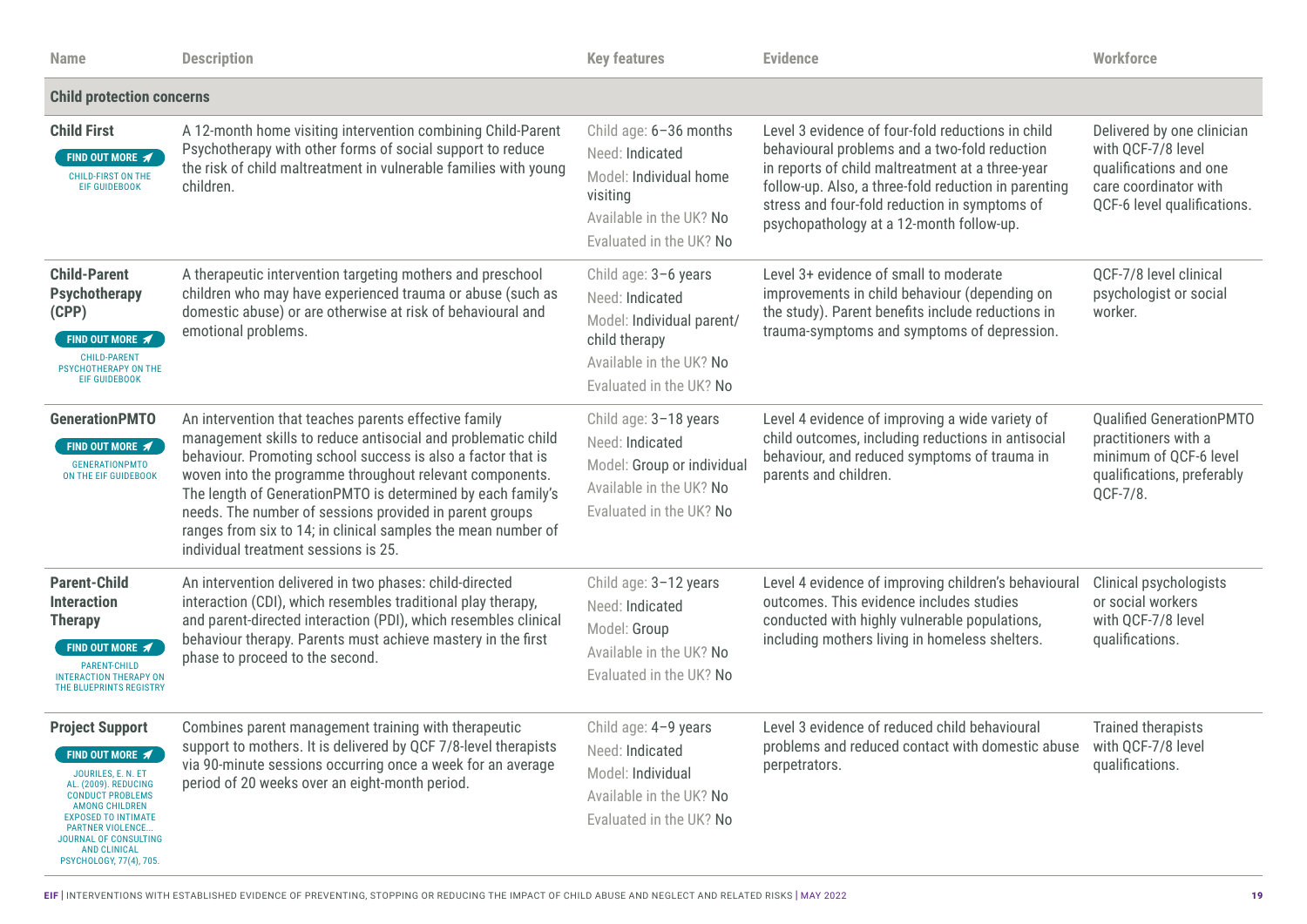| <b>Name</b>                                                                                                                                                                                                                           | <b>Description</b>                                                                                                                                                                                                                                                                                                                                                                         | <b>Key features</b>                                                                                                                           | <b>Evidence</b>                                                                                                                                                                                                                                                                                                                                                                                                                                  | <b>Workforce</b>                                                                     |
|---------------------------------------------------------------------------------------------------------------------------------------------------------------------------------------------------------------------------------------|--------------------------------------------------------------------------------------------------------------------------------------------------------------------------------------------------------------------------------------------------------------------------------------------------------------------------------------------------------------------------------------------|-----------------------------------------------------------------------------------------------------------------------------------------------|--------------------------------------------------------------------------------------------------------------------------------------------------------------------------------------------------------------------------------------------------------------------------------------------------------------------------------------------------------------------------------------------------------------------------------------------------|--------------------------------------------------------------------------------------|
| <b>Trauma-focussed</b><br><b>CBT</b><br><b>FIND OUT MORE </b><br><b>TRAUMA-FOCUSSED CBT</b><br>ON THE EIF GUIDEBOOK                                                                                                                   | Individuals learn cognitive strategies for managing negative<br>emotions and beliefs stemming from highly distressing and/or<br>abusive experiences.                                                                                                                                                                                                                                       | Child age: 3-18 years<br>Need: Indicated<br>Model: Individual<br>Available in the UK? Yes<br>Evaluated in the UK? No                          | Level 3 evidence from multiple studies suggesting<br>reductions moderate to strong reductions in<br>symptoms of PTSD, anxiety and depression.                                                                                                                                                                                                                                                                                                    | Mental health professional<br>with QCF-7/8 level<br>qualifications.                  |
| <b>Edge of care</b>                                                                                                                                                                                                                   |                                                                                                                                                                                                                                                                                                                                                                                            |                                                                                                                                               |                                                                                                                                                                                                                                                                                                                                                                                                                                                  |                                                                                      |
| <b>Functional Family</b><br><b>Therapy</b><br>FIND OUT MORE <del></del><br><b>FUNCTIONAL FAMILY</b><br>THERAPY ON THE<br><b>EIF GUIDEBOOK</b>                                                                                         | A therapeutic intervention for young people involved in serious<br>antisocial behaviour and/or substance misuse, and their<br>parents. Participants are taught behavioural strategies and<br>skills including listening skills, anger management and parental<br>supervision techniques to replace maladaptive behaviours<br>(i.e. antisocial behaviour and substance abuse).              | Child age: 10-18 years<br>Need: Edge of care<br>Model: Individual & family<br>therapy<br>Available in the UK? Yes<br>Evaluated in the UK? Yes | Level 3+ evidence from multiple studies of reducing<br>substance misuse in teenagers. However, these<br>benefits were not replicated in the only UK trial.                                                                                                                                                                                                                                                                                       | Clinical psychologists<br>or social workers<br>with QCF-7/8 level<br>qualifications. |
| <b>Multisystemic</b><br><b>Therapy</b><br>FIND OUT MORE <del></del><br><b>MULTISYSTEMIC THERAPY</b><br>ON THE EIF GUIDEBOOK                                                                                                           | An intervention for families with a young person aged 12-17<br>who is at risk of going into care due to serious antisocial and/or<br>offending behaviour.                                                                                                                                                                                                                                  | Child age: 12-17 years<br>Need: Edge of care<br>Model: Individual & family<br>therapy<br>Available in the UK? Yes<br>Evaluated in the UK? Yes | Level 4+ evidence from multiple, internationally<br>conducted studies, including a US evaluation demon-<br>strating reduced youth offending, antisocial behav-<br>iour and psychiatric symptomology, including findings<br>involving 14- and 22-year follow-ups. MST has UK<br>evidence consistent with these findings, although<br>its most recent UK evaluation could not confirm that<br>MST was superior to standard youth justice practice. | MST therapist/practitioner<br>with QCF-6 level<br>qualifications.                    |
| <b>Multisystemic</b><br><b>Therapy for Child</b><br><b>Abuse and Neglect</b><br>(MST-CAN)<br>FIND OUT MORE <del></del><br><b>MULTISYSTEMIC THERAPY</b><br><b>FOR CHILD ABUSE AND</b><br><b>NEGLECT ON THE</b><br><b>EIF GUIDEBOOK</b> | An intensive treatment for families who have recently been<br>reported to child protection services. A key aim of the<br>intervention is to help families assume greater responsibility<br>for their behaviours and actively work to resolve serious family<br>issues.                                                                                                                     | Child age: 6-17 years<br>Need: Edge of care<br>Model: Individual & family<br>therapy<br>Available in the UK? Yes<br>Evaluated in the UK? No   | Level 3 evidence of reduced neglect, psychological<br>aggression, minor and severe assault, non-violent<br>discipline, symptoms of PTSD, dissociative<br>symptoms, internalising symptoms, total behaviour<br>problems and increased placement stability post-<br>intervention.                                                                                                                                                                  | Delivered jointly by<br>a social worker/<br>psychologist and key<br>worker.          |
| <b>Treatment Foster</b><br><b>Care Oregon</b><br><b>Adolescence</b><br>(TFCO-A)<br>FIND OUT MORE <del></del><br><b>TREATMENT FOSTER CARE</b><br><b>OREGON ADOLESCENCE ON</b><br>THE EIF GUIDEBOOK                                     | A programme for young people displaying delinquent behaviour<br>in foster placements or residential placements. These young<br>people are placed in a 'treatment foster family' trained in the<br>TFCO-A model with the aim of improving a young person's<br>social, emotional and relational skills, and thereby reducing the<br>incidence of more challenging and antisocial behaviours. | Child age: 12-18 years<br>Need: Edge of care<br>Model: Individual & family<br>therapy<br>Available in the UK? Yes<br>Evaluated in the UK? Yes | Level 3+ evidence of reductions in running<br>away from placements and the number of days<br>incarcerated, as well as reduced delinquent<br>behaviour and reduced rates of criminal referrals<br>during the period from placement to one year post-<br>placement.                                                                                                                                                                                | Social worker<br>with QCF-7/8 level<br>qualifications.                               |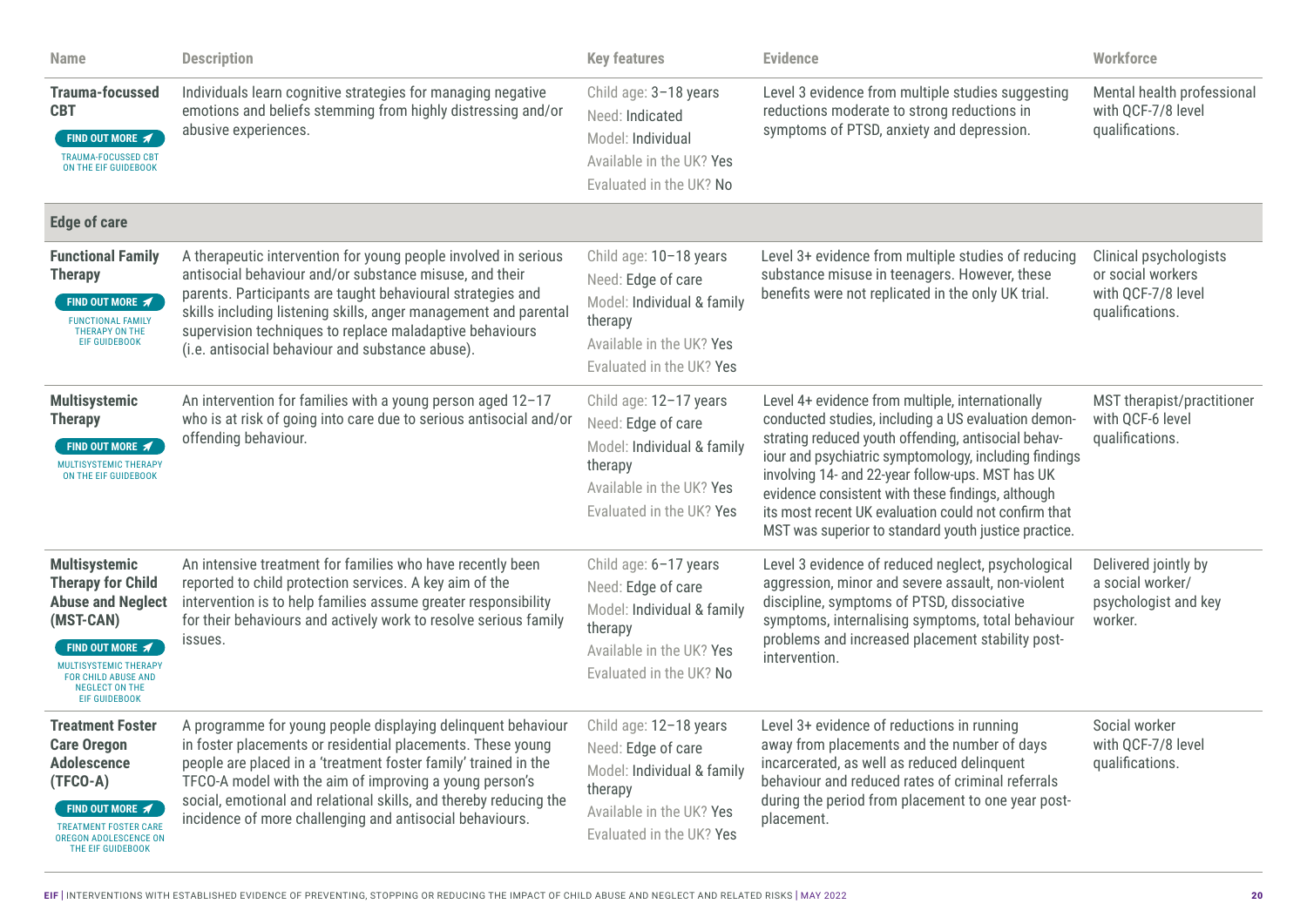# **Interventions table 5 Interventions with evidence of preventing and treating parental substance misuse and improving child outcomes**

| <b>Name</b>                                                                                                                                                                                                                                                                                                                                                                                                                                                                           | <b>Description</b>                                                                                                                                                                                                                                                                                                                                                                                                                                     | Key features*                                                                                                                                      | <b>Evidence</b>                                                                                                                                                                                                                                                                              | <b>Workforce</b>      |
|---------------------------------------------------------------------------------------------------------------------------------------------------------------------------------------------------------------------------------------------------------------------------------------------------------------------------------------------------------------------------------------------------------------------------------------------------------------------------------------|--------------------------------------------------------------------------------------------------------------------------------------------------------------------------------------------------------------------------------------------------------------------------------------------------------------------------------------------------------------------------------------------------------------------------------------------------------|----------------------------------------------------------------------------------------------------------------------------------------------------|----------------------------------------------------------------------------------------------------------------------------------------------------------------------------------------------------------------------------------------------------------------------------------------------|-----------------------|
| <b>Universal prevention</b>                                                                                                                                                                                                                                                                                                                                                                                                                                                           |                                                                                                                                                                                                                                                                                                                                                                                                                                                        |                                                                                                                                                    |                                                                                                                                                                                                                                                                                              |                       |
| <b>Screening and</b><br>advice during<br>pregnancy<br>FIND OUT MORE $\blacktriangledown$<br><b>NICE GUIDANCE (CG192):</b><br><b>ANTENATAL AND</b><br><b>POSTNATAL MENTAL</b><br><b>HEALTH: CLINICAL</b><br><b>MANAGEMENT AND</b><br><b>SERVICE GUIDANCE</b><br>FIND OUT MORE <del></del><br><b>NICE GUIDANCE (CG115):</b><br>ALCOHOL-USE DISORDERS:<br>DIAGNOSIS, ASSESSMENT<br>AND MANAGEMENT OF<br><b>HARMFUL DRINKING</b><br>(HIGH-RISK DRINKING) AND<br><b>ALCOHOL DEPENDENCE</b> | Universal screening for substance misuse with the AUDIT-C<br>during a mother's pregnancy, leading to evidence-based<br>treatments and detoxification when necessary.<br>Current NICE guidelines recommend that pregnant mothers be<br>asked about their alcohol and substance use on a regular basis<br>and advised not to drink. Practitioners are also encouraged to<br>use the AUDIT-C to screen for problematic alcohol use if is it<br>suspected. | Child age: All ages<br>Need: Universal<br>Model: Screening<br>Available in the UK? Yes<br>Evaluated in the UK?<br>Not known                        | The equivalent of level 3 evidence of reducing<br>problematic alcohol use in the general population,<br>and increasing total abstinence during pregnancy<br>among non-misusing mothers. Promising evidence<br>of reducing foetal alcohol syndrome in mothers<br>where there is a known risk. | Healthcare providers. |
| <b>Taxation and</b><br>minimum unit<br>pricing of alcohol<br>FIND OUT MORE<br><b>BONIFACE, S. ET AL.</b><br>(2017). EVIDENCE FOR<br>THE EFFECTIVENESS OF<br><b>MINIMUM PRICING OF</b><br>ALCOHOL BMJ OPEN,<br>7(5), E013497                                                                                                                                                                                                                                                           | Taxes and laws aimed at limiting alcohol and cigarette<br>consumption by increasing its cost.                                                                                                                                                                                                                                                                                                                                                          | Child age: All ages<br>Need: Universal<br>Model: Taxation & pricing<br>strategies<br>Available in the UK? Yes<br>Evaluated in the UK?<br>Not known | Consistent evidence from multiple systematic<br>reviews showing that taxation reduces alcohol<br>consumption in casual users and heavy drinkers.                                                                                                                                             | National policies.    |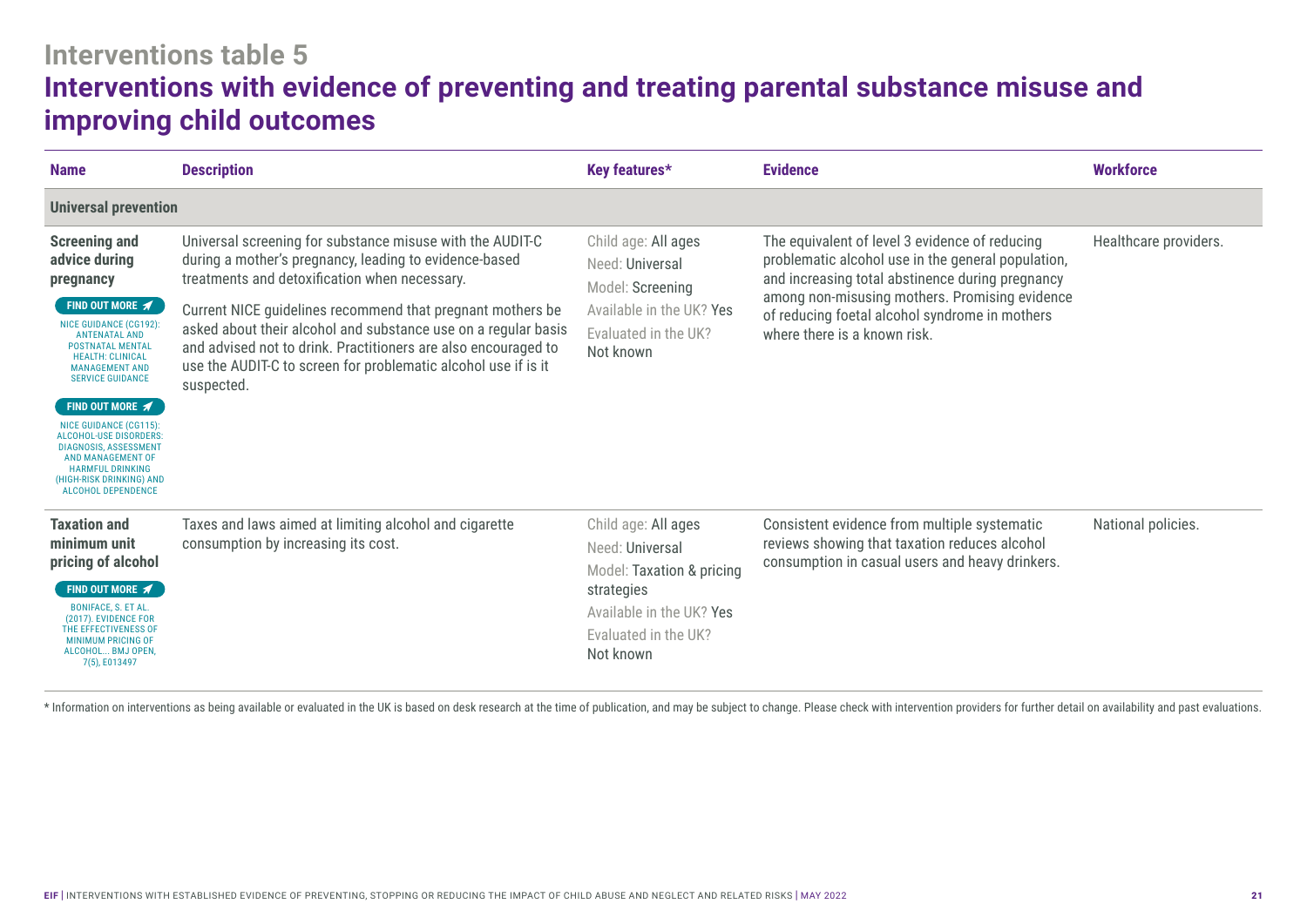| <b>Name</b>                                                                                                                                                                                                                                                                                                           | <b>Description</b>                                                                                                                                  | <b>Key features</b>                                                                                                                                            | <b>Evidence</b>                                                                                                                                                                         | Workforce                                                                                                                                                                                                        |
|-----------------------------------------------------------------------------------------------------------------------------------------------------------------------------------------------------------------------------------------------------------------------------------------------------------------------|-----------------------------------------------------------------------------------------------------------------------------------------------------|----------------------------------------------------------------------------------------------------------------------------------------------------------------|-----------------------------------------------------------------------------------------------------------------------------------------------------------------------------------------|------------------------------------------------------------------------------------------------------------------------------------------------------------------------------------------------------------------|
| <b>Targeted selected</b>                                                                                                                                                                                                                                                                                              |                                                                                                                                                     |                                                                                                                                                                |                                                                                                                                                                                         |                                                                                                                                                                                                                  |
| <b>Reducing alcohol</b><br>outlet density at<br>the neighbourhood<br>level<br>FIND OUT MORE $\blacktriangledown$<br>CAMPBELL, C. A.<br>ET AL. (2009). THE<br><b>EFFECTIVENESS OF</b><br><b>LIMITING ALCOHOL</b><br><b>OUTLET DENSITY</b><br><b>AMERICAN JOURNAL OF</b><br>PREVENTIVE MEDICINE,<br>$37(6)$ , $556-569$ | Restrictions on alcohol outlet density in residential<br>neighbourhoods with high levels of domestic abuse, child abuse<br>and neglect.             | Child age: All ages<br>Need: Selected<br>Model: Off-license<br>availability<br>Available in the UK?<br>Not known<br>Evaluated in the UK?<br>Not known          | Consistent evidence from multiple systematic<br>reviews showing reductions in child maltreatment<br>after restrictions are introduced.                                                  | Local policies based on<br>community data.                                                                                                                                                                       |
| <b>Targeted indicated</b>                                                                                                                                                                                                                                                                                             |                                                                                                                                                     |                                                                                                                                                                |                                                                                                                                                                                         |                                                                                                                                                                                                                  |
| Adult treatments                                                                                                                                                                                                                                                                                                      |                                                                                                                                                     |                                                                                                                                                                |                                                                                                                                                                                         |                                                                                                                                                                                                                  |
| <b>Cognitive</b><br>behavioural<br>therapy (CBT)<br>(for substance<br>misuse)<br>FIND OUT MORE <b></b><br><b>NICE GUIDANCE (CG115):</b><br><b>ALCOHOL-USE DISORDERS:</b><br>DIAGNOSIS, ASSESSMENT<br><b>AND MANAGEMENT OF</b><br><b>HARMFUL DRINKING</b><br>(HIGH-RISK DRINKING) AND<br><b>ALCOHOL DEPENDENCE</b>     | Cognitive-behaviour therapy for substance misuse helps to<br>manage cravings as well as negative moods and emotions<br>leading to substance misuse. | Target group: Adults<br>Need: Indicated<br>Model: Individual therapy<br>Available in the UK? Yes<br>Evaluated in the UK?<br>Not known                          | Consistent evidence from multiple systematic<br>reviews showing reductions in substance misuse,<br>although recent evidence suggests this may not be<br>as strong as 12-step programmes | Originally developed<br>to be delivered by a<br>clinical psychologist,<br>but clinicians with lower<br>qualifications have now<br>successfully administered<br>it and some versions can<br>be self-administered. |
| <b>Detoxification</b><br>FIND OUT MORE <del></del><br><b>NICE GUIDANCE (CG115):</b><br><b>ALCOHOL-USE DISORDERS:</b><br><b>DIAGNOSIS, ASSESSMENT</b><br>AND MANAGEMENT OF<br><b>HARMFUL DRINKING</b><br>(HIGH-RISK DRINKING) AND<br>ALCOHOL DEPENDENCE                                                                | In-patient care to reduce alcohol/opiate intake to reduce life-<br>threatening withdrawal symptoms.                                                 | Target group: Addicted<br>adolescents and adults<br>Need: Indicated<br>Model: In-patient care<br>Available in the UK? Yes<br>Evaluated in the UK?<br>Not known | Consistent evidence from multiple systematic<br>reviews of reducing alcohol/substance misuse<br>in the short-term; less effective as a long-term<br>solution for reducing relapse.      | Healthcare providers/<br>substance misuse<br>specialists.                                                                                                                                                        |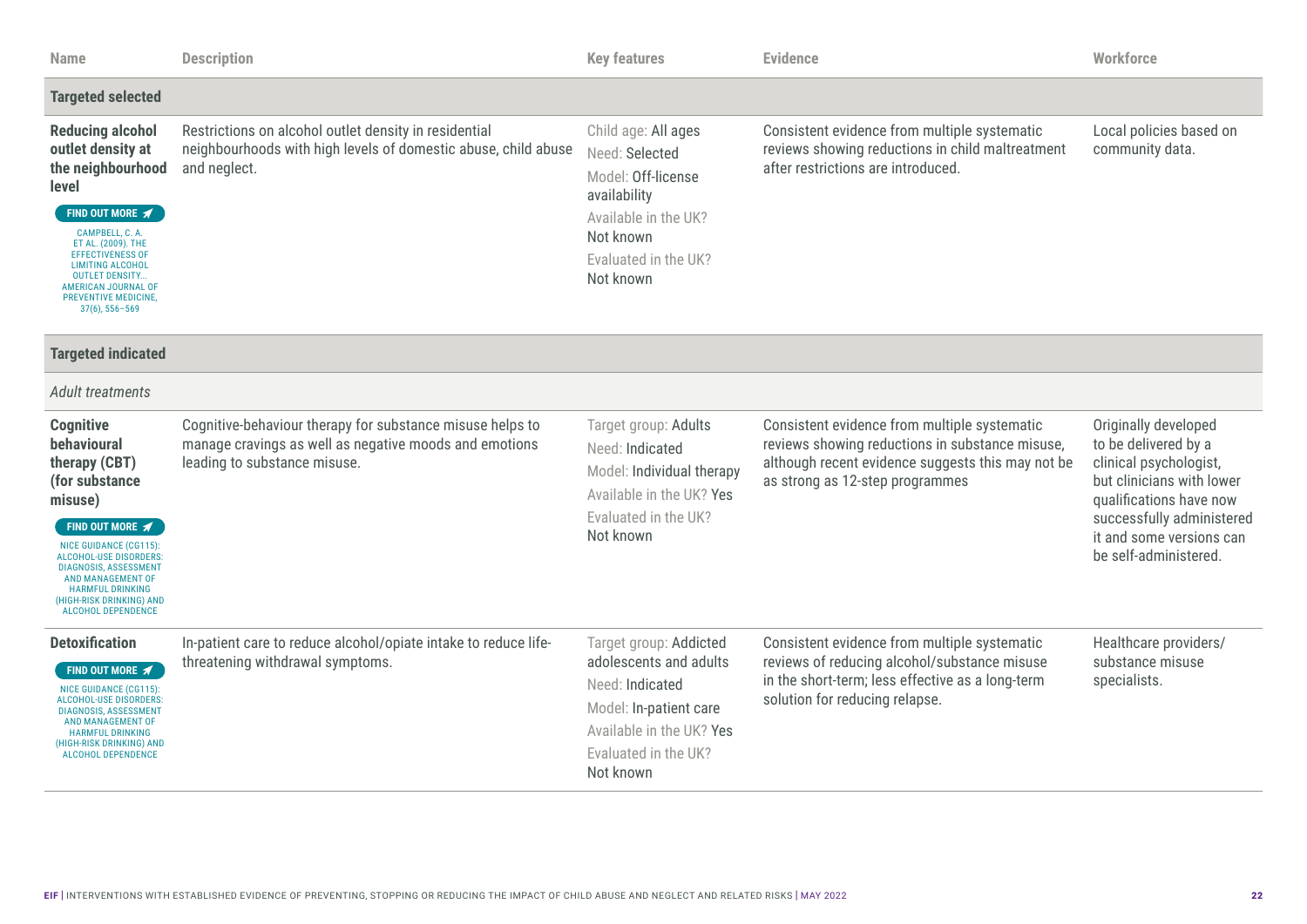| <b>Name</b>                                                                                                                                                                                                                                                                                                                                                                                                                 | <b>Description</b>                                                                                                                                                                              | <b>Key features</b>                                                                                                                                                   | <b>Evidence</b>                                                                                                                                                                                                                                                                           | Workforce                                                    |
|-----------------------------------------------------------------------------------------------------------------------------------------------------------------------------------------------------------------------------------------------------------------------------------------------------------------------------------------------------------------------------------------------------------------------------|-------------------------------------------------------------------------------------------------------------------------------------------------------------------------------------------------|-----------------------------------------------------------------------------------------------------------------------------------------------------------------------|-------------------------------------------------------------------------------------------------------------------------------------------------------------------------------------------------------------------------------------------------------------------------------------------|--------------------------------------------------------------|
| <b>Pharmaceutical</b><br>treatments<br>FIND OUT MORE <del></del><br><b>NICE GUIDANCE (CG115):</b><br><b>ALCOHOL-USE DISORDERS</b><br>DIAGNOSIS, ASSESSMENT<br>AND MANAGEMENT OF<br><b>HARMFUL DRINKING</b><br>(HIGH-RISK DRINKING) AND<br><b>ALCOHOL DEPENDENCE</b>                                                                                                                                                         | Drugs that either reduce substance misuse cravings, limit the<br>effects of alcohol or cause gastrointestinal illness when alcohol<br>is used.                                                  | Target group: 18+<br>Need: Indicated<br>Model: Prescription<br>Available in the UK? Yes<br>Evaluated in the UK?<br>Not known                                          | Growing RCT and systematic review evidence<br>showing that pharmaceutical treatments are highly<br>effective for some individuals.                                                                                                                                                        | GP or psychiatrist.                                          |
| <b>Twelve-step</b><br>facilitated<br><b>interventions</b><br>(TSFIs)<br>FIND OUT MORE <del></del><br>KELLY, J. F. ET AL. (2020)<br><b>ALCOHOLICS ANONYMOUS</b><br>AND OTHER 12-STEP<br><b>PROGRAMS FOR ALCOHOL</b><br><b>USE DISORDER. COCHRANE</b><br><b>DATABASE OF SYSTEMATIC</b><br>REVIEWS, (3)                                                                                                                        | Individuals attend group sessions as needed (potentially daily)<br>and are assigned a mentor to work through 12 steps aimed at<br>achieving total abstinence from alcohol and other substances. | Target group:<br>Addicted adults<br>Need: Indicated<br>Model: Group based with<br>individual support<br>Available in the UK? Yes<br>Evaluated in the UK?<br>Not known | Robust evidence from several recent RCTs,<br>summarised in a recent Cochrane review.                                                                                                                                                                                                      | Healthcare combined with<br>voluntary support.               |
| <b>TSFIs combined</b><br>with motivational<br>interviewing<br><b>FIND OUT MORE </b><br>KELLY, J. F. ET AL. (2020)<br><b>ALCOHOLICS ANONYMOUS</b><br>AND OTHER 12-STEP<br><b>PROGRAMS FOR ALCOHOL</b><br><b>USE DISORDER. COCHRANE</b><br>DATABASE OF SYSTEMATIC<br>REVIEWS, (3)<br>FIND OUT MORE <del></del><br>MOTIVATIONAL<br><b>INTERVIEWING ON THE</b><br><b>TITLE IV-E PREVENTION</b><br><b>SERVICES CLEARINGHOUSE</b> | Motivational interviewing is combined with 12-step treatments<br>to increase motivation and attendance.                                                                                         | Target group: Addicted<br>adults<br>Need: Indicated<br>Model: Individual<br>Available in the UK? Yes<br>Evaluated in the UK?<br>Not known                             | Consistent evidence from multiple systematic<br>reviews showing that motivational interviewing<br>increases retention and adherence in 12-step<br>programmes. The evidence for motivational<br>interviewing is in combination with other<br>treatments, so is not a standalone treatment. | Specialist trained<br>healthcare providers or<br>keyworkers. |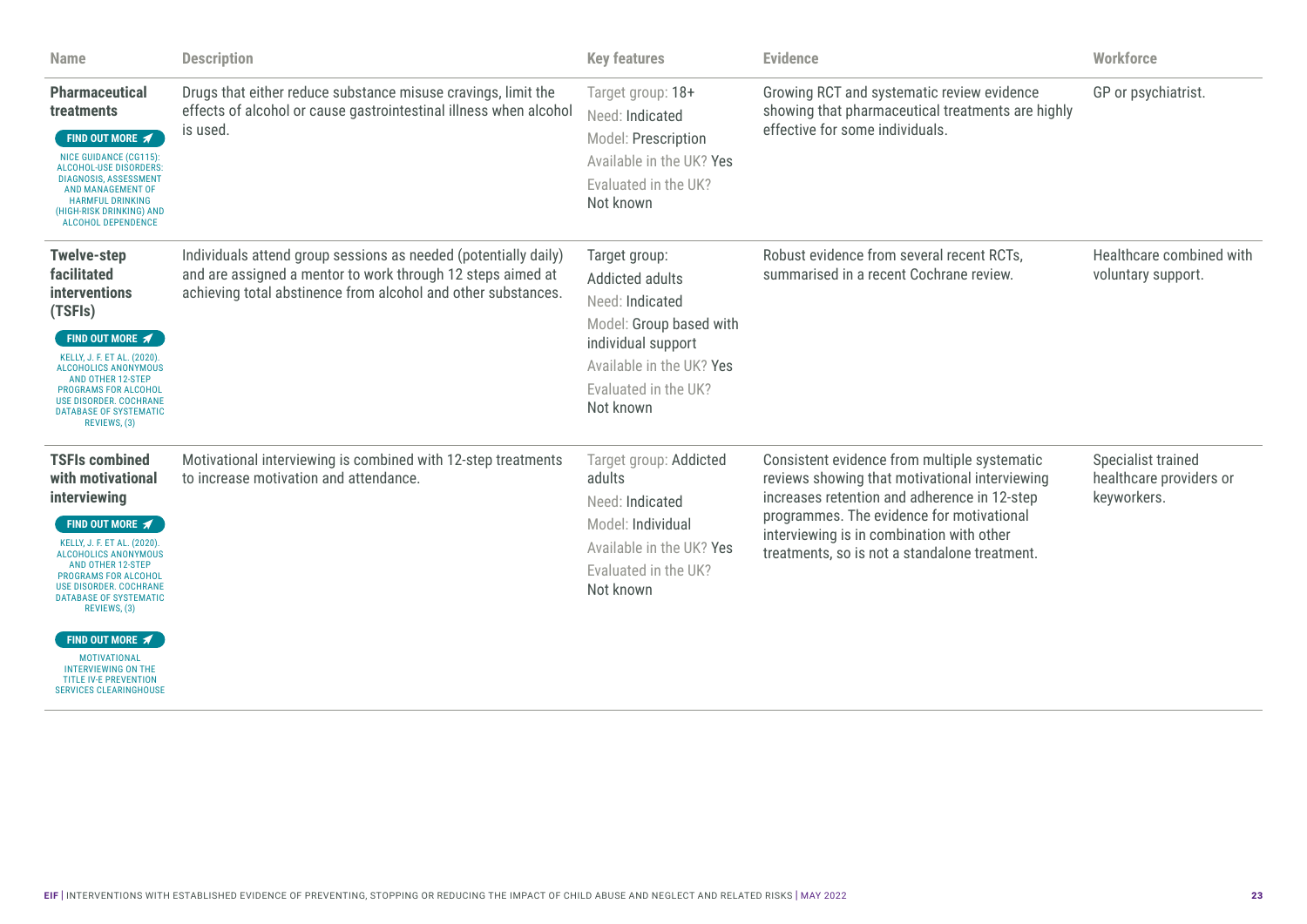| <b>Name</b>                                                                                                                                                                                                                                                                                                                                                           | <b>Description</b>                                                                                                                                                                                                                                                                                                                                                                                                                                                                                                                | <b>Key features</b>                                                                                                                                                              | <b>Evidence</b>                                                                                                                                                                                                                                                                                                                                                                                                 | <b>Workforce</b>                                                                                                                          |
|-----------------------------------------------------------------------------------------------------------------------------------------------------------------------------------------------------------------------------------------------------------------------------------------------------------------------------------------------------------------------|-----------------------------------------------------------------------------------------------------------------------------------------------------------------------------------------------------------------------------------------------------------------------------------------------------------------------------------------------------------------------------------------------------------------------------------------------------------------------------------------------------------------------------------|----------------------------------------------------------------------------------------------------------------------------------------------------------------------------------|-----------------------------------------------------------------------------------------------------------------------------------------------------------------------------------------------------------------------------------------------------------------------------------------------------------------------------------------------------------------------------------------------------------------|-------------------------------------------------------------------------------------------------------------------------------------------|
| Treatments for parents and families                                                                                                                                                                                                                                                                                                                                   |                                                                                                                                                                                                                                                                                                                                                                                                                                                                                                                                   |                                                                                                                                                                                  |                                                                                                                                                                                                                                                                                                                                                                                                                 |                                                                                                                                           |
| <b>Behavioural</b><br>couples therapy<br>for alcohol and<br>substance misuse<br>FIND OUT MORE <del></del><br><b>NICE GUIDANCE (CG115):</b><br><b>ALCOHOL-USE DISORDERS</b><br><b>DIAGNOSIS, ASSESSMENT</b><br><b>AND MANAGEMENT OF</b><br><b>HARMFUL DRINKING</b><br>(HIGH-RISK DRINKING) AND<br><b>ALCOHOL DEPENDENCE</b>                                            | Behavioural couples therapy is only suitable if the couple is in a<br>cohabitating relationship and only one partner has a substance<br>misuse problem.<br>Couples attend 12 to 20 weekly sessions where they learn<br>strategies for improving communication and reducing conflict.<br>A key element is that the non-misusing partner learns how to<br>reinforce non-misusing behaviours. Behavioural couples can be<br>combined with the Helping the Non-Compliant Child parenting<br>intervention (see interventions table 1). | Child age: All ages<br>Need: Indicated<br>Model: Couples therapy<br>Available in the UK?<br>Not known<br>Evaluated in the UK? No                                                 | Level 3 evidence of long-term reductions<br>in substance misuse and related problems,<br>improved couple communication and satisfaction.<br>Improvements in child wellbeing and behaviour<br>when the programme is combined with parenting<br>intervention.                                                                                                                                                     | Clinical psychologists<br>or social workers with<br>a substance misuse<br>specialty.                                                      |
| <b>Child First</b><br>FIND OUT MORE <del></del><br><b>CHILD-FIRST ON THE</b><br><b>EIF GUIDEBOOK</b>                                                                                                                                                                                                                                                                  | A 12-month home visiting intervention combining Child-Parent<br>Psychotherapy with other forms of social support to reduce<br>the risk of child maltreatment in vulnerable families with young<br>children.                                                                                                                                                                                                                                                                                                                       | Child age: 6-36 months<br>Need: Indicated<br>Model: Individual home<br>visiting<br>Available in the UK? No<br>Evaluated in the UK? No                                            | Child First does not have specific evidence of<br>reducing substance misusing behaviours. It has<br>level 3 evidence of four-fold reductions in child<br>behavioural problems and a two-fold reduction<br>in reports of child maltreatment at a three-year<br>follow-up. Also, a three-fold reduction in parenting<br>stress and four-fold reduction in symptoms of<br>psychopathology at a 12-month follow-up. | Delivered by one clinician<br>with QCF-7/8 level<br>qualifications and one<br>care coordinator with<br>QCF-6 level qualifications.        |
| <b>Families Facing</b><br>the Future (FFF)<br>FIND OUT MORE <del></del><br><b>FAMILIES FACING THE</b><br><b>FUTURE ON THE TITLE IV-E</b><br><b>PREVENTION SERVICES</b><br>CLEARINGHOUSE                                                                                                                                                                               | Aims to serve families with one or more parents receiving<br>methadone treatment who have children or young adolescents.<br>To begin the programme, families attend a five-hour group<br>retreat that focuses on family goal-setting. Then, parent(s)<br>attend 90-minute group sessions twice a week for 16 weeks (a<br>total of 32 sessions). Children attend 12 of these sessions with<br>their parent(s). Families also receive approximately two hours<br>of in-home case management per week.                               | Child age: All ages<br>Need: Indicated<br>Model: Group and<br>individual therapy<br>combined with methadone<br>treatment<br>Available in the UK? Yes<br>Evaluated in the UK? Yes | Level 3 evidence of reducing parental substance<br>misusing behaviours. Impact on child wellbeing is<br>less well established.                                                                                                                                                                                                                                                                                  | Case managers must<br>have a master's degree<br>as well as training in<br>chemical dependency and<br>parenting.                           |
| <b>Parents Under</b><br><b>Pressure (PUP)</b><br>FIND OUT MORE $\blacktriangledown$<br>BARLOW, J. ET AL. (2019). A<br><b>RANDOMIZED CONTROLLED</b><br>TRIAL AND ECONOMIC<br><b>EVALUATION OF THE</b><br><b>PARENTS UNDER PRESSURE</b><br><b>PROGRAM FOR PARENTS</b><br><b>IN SUBSTANCE ABUSE</b><br><b>TREATMENT, DRUG AND</b><br>ALCOHOL DEPENDENCE,<br>194, 184-194 | Parents with a diagnosed substance misuse problem attend<br>a 12-module programme aimed at reducing their substance<br>misusing behaviours and improving parenting practices.                                                                                                                                                                                                                                                                                                                                                     | Child age: Up to<br>30 months<br>Need: Indicated<br>Model: Individual therapy<br>combined with methadone<br>treatment<br>Available in the UK? Yes<br>Evaluated in the UK? Yes    | Evidence from two RCTs showing reductions in<br>child abuse potential and substance misusing<br>behaviours.                                                                                                                                                                                                                                                                                                     | Methadone treatment<br>overseen by a medical<br>doctor combined with<br>therapy provided by a<br>clinical psychologist/<br>social worker. |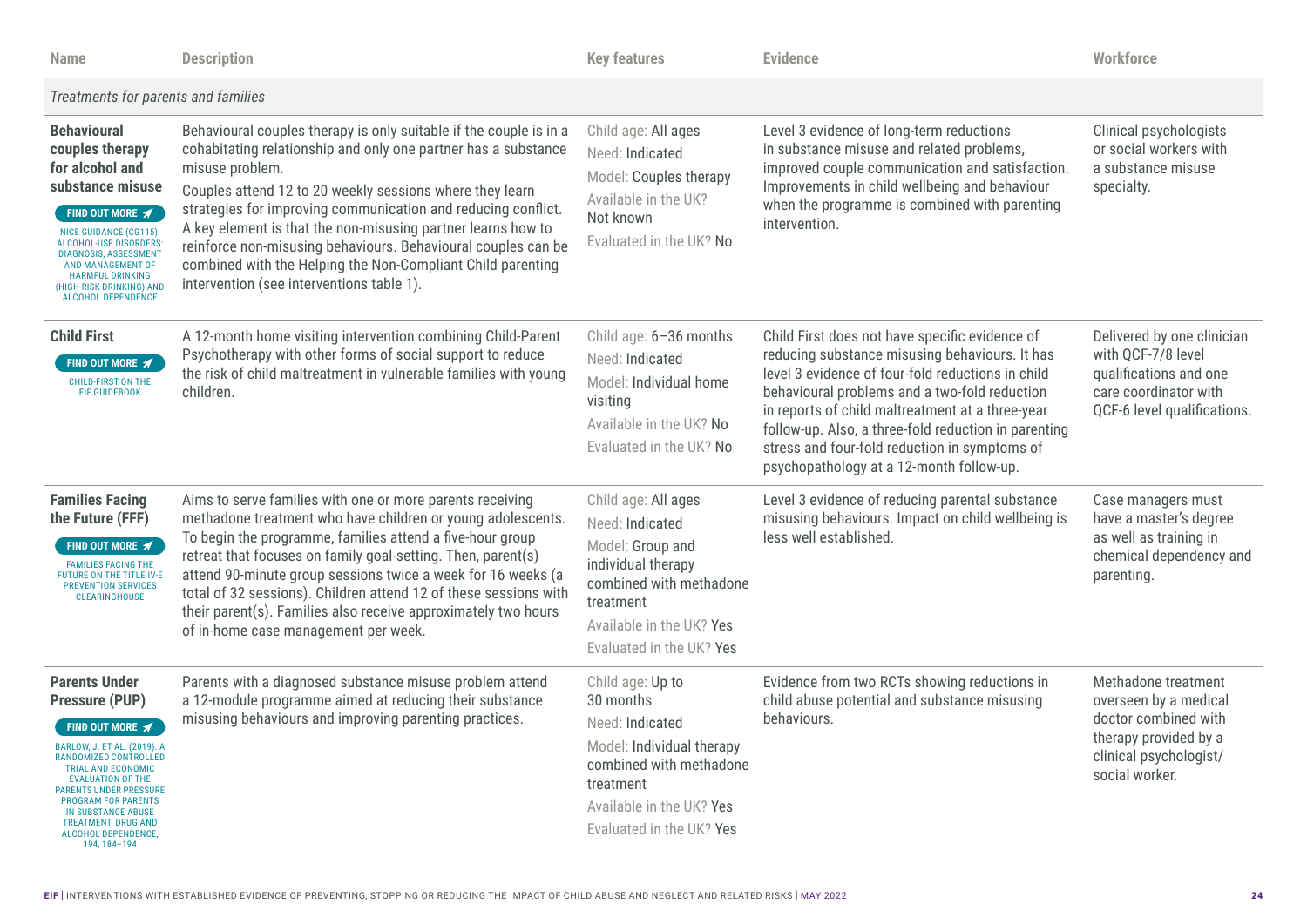| <b>Name</b>                                                                                                                                                                                                                                                                                                                                                                                                                          | <b>Description</b>                                                                                                                                                                                                                                                                                                                                                                      | <b>Key features</b>                                                                                                                             | <b>Evidence</b>                                                                                                                        | <b>Workforce</b>                                                  |
|--------------------------------------------------------------------------------------------------------------------------------------------------------------------------------------------------------------------------------------------------------------------------------------------------------------------------------------------------------------------------------------------------------------------------------------|-----------------------------------------------------------------------------------------------------------------------------------------------------------------------------------------------------------------------------------------------------------------------------------------------------------------------------------------------------------------------------------------|-------------------------------------------------------------------------------------------------------------------------------------------------|----------------------------------------------------------------------------------------------------------------------------------------|-------------------------------------------------------------------|
| <b>Edge of care</b>                                                                                                                                                                                                                                                                                                                                                                                                                  |                                                                                                                                                                                                                                                                                                                                                                                         |                                                                                                                                                 |                                                                                                                                        |                                                                   |
| <b>Multisystemic</b><br>Therapy - Building<br><b>Stronger Families</b><br>(MST-BSF)<br>FIND OUT MORE<br>SCHAEFFER, C. M. ET AL.<br>(2021). MULTISYSTEMIC<br>THERAPY-BUILDING<br><b>STRONGER FAMILIES</b><br>(MST-BSF): SUBSTANCE<br><b>MISUSE, CHILD NEGLECT,</b><br><b>AND PARENTING</b><br><b>OUTCOMES FROM AN</b><br><b>18-MONTH RANDOMIZED</b><br><b>EFFECTIVENESS TRIAL</b><br><b>CHILD ABUSE &amp; NEGLECT.</b><br>122, 105379 | MST-BSF is a new version of the original MST model combining<br>the MST treatment with Reinforced Treatment for substance<br>misuse, as well as any additional detoxification support required<br>for individual family members. The MST clinician is expected<br>to fully integrate all forms of care so that family issues and<br>substance misuse issues are treated simultaneously. | Child age: $6-17$ years<br>Need: Edge of care<br>Model: Individual and<br>family therapy<br>Available in the UK? Yes<br>Evaluated in the UK? No | Level 3 evidence of reducing parent self-reported<br>alcohol and opiate use, and of improving child-<br>reported neglectful parenting. | MST therapist/practitioner<br>with QCF-6 level<br>qualifications. |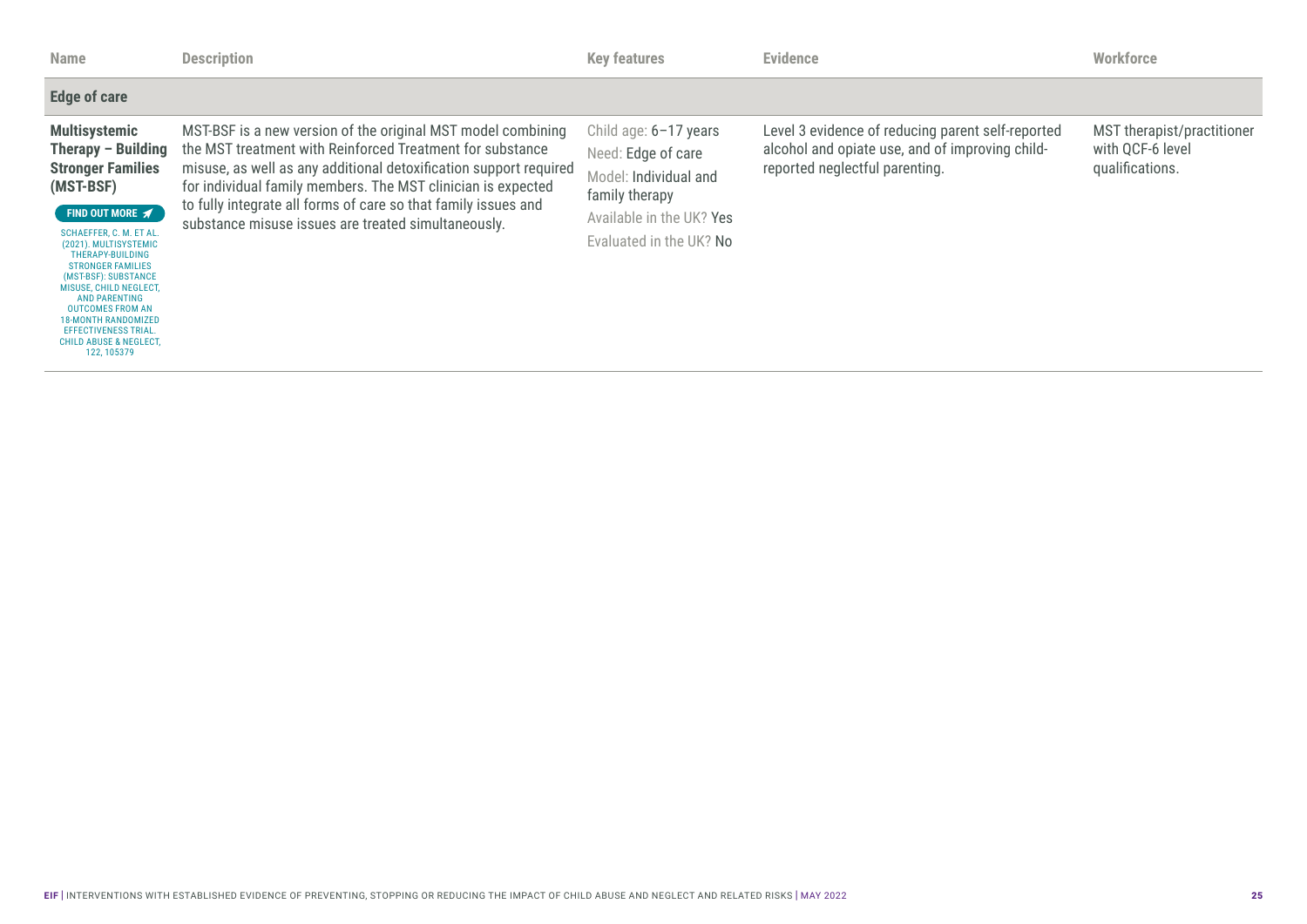# **Summary table Interventions with established evidence of preventing, stopping or reducing the impact of child abuse and neglect and related risks**

| <b>Level of need</b>         | <b>Behaviour management</b>                                                                                                                                                                                                                                                                                                                                     | <b>Family conflict</b>                                                                                                                                       | <b>Parental mental health</b>                                                                                                                                                                                                                                         | <b>Domestic abuse</b>                                                                                                                                                                                                   | <b>Parental substance misuse</b>                                                                                                                                                                                                                                                                                                                                                                                              |
|------------------------------|-----------------------------------------------------------------------------------------------------------------------------------------------------------------------------------------------------------------------------------------------------------------------------------------------------------------------------------------------------------------|--------------------------------------------------------------------------------------------------------------------------------------------------------------|-----------------------------------------------------------------------------------------------------------------------------------------------------------------------------------------------------------------------------------------------------------------------|-------------------------------------------------------------------------------------------------------------------------------------------------------------------------------------------------------------------------|-------------------------------------------------------------------------------------------------------------------------------------------------------------------------------------------------------------------------------------------------------------------------------------------------------------------------------------------------------------------------------------------------------------------------------|
| <b>Universal</b>             |                                                                                                                                                                                                                                                                                                                                                                 | <b>Family Foundations</b><br>Schoolchildren & their Families                                                                                                 | • Perinatal mental health<br>screening                                                                                                                                                                                                                                | • Dating Matters<br>• Family Foundations<br>• Me & You<br>• Safe Dates<br>• Schoolchildren & their Families<br>• Screening for domestic abuse                                                                           | • Screening and advice during<br>pregnancy<br>• Taxation and minimum unit<br>pricing of alcohol                                                                                                                                                                                                                                                                                                                               |
| <b>Targeted</b><br>selected  | • Family Check-up for Children<br>• Family Nurse Partnership<br>• ParentChild+<br>• ParentCorps<br>Parents as First Teachers<br>Strengthening Families 10-14<br>• Triple P Online                                                                                                                                                                               | • Family Check-up for Children                                                                                                                               | • Family Nurse Partnership                                                                                                                                                                                                                                            | • Family Nurse Partnership                                                                                                                                                                                              | • Reducing alcohol outlet density<br>at the neighbourhood level                                                                                                                                                                                                                                                                                                                                                               |
| <b>Targeted</b><br>indicated | • Empowering Parents,<br><b>Empowering Communities</b><br>• Helping the Non-Compliant<br>Child<br>• Hitkashrut<br>• Incredible Years Preschool<br><b>Basic</b><br>Incredible Years School Age<br><b>Basic</b><br>Resilience Triple P<br>• Triple P Discussion Groups<br>• Triple P Level 4: Group &<br>Standard<br>• Triple P Teen: Group & Standard<br>Level 4 | <b>Enhanced Triple P</b><br>• Incredible Years Preschool<br><b>BASIC and ADVANCE</b><br>For separating parents<br>• New Beginnings<br>• Triple P Transitions | Antidepressants and other<br>pharmaceutical treatments for<br>treating various psychological<br>disorders<br>Cognitive behavioural therapy<br>(for mental health)<br>Incredible Years Preschool<br><b>Basic</b><br>• Interpersonal Therapy<br>• Psychodynamic Therapy | • Antenatal 'empowerment'<br>advice for mothers identified at<br>risk of domestic abuse during<br>pregnancy<br>Cognitive behavioural therapy<br>(for victims/survivors)<br>• Incredible Years Preschool<br><b>Basic</b> | Adult treatments<br>Cognitive behavioural therapy<br>(for substance misuse)<br>• Detoxification<br><b>Pharmaceutical treatments</b><br>• Twelve-step facilitated<br>interventions (TSFIs)<br>• TSFIs combined with<br>motivational interviewing<br>For parents and families<br>• Behavioural couples therapy for<br>alcohol and substance misuse<br>• Child First<br>• Families Facing the Future<br>• Parents Under Pressure |